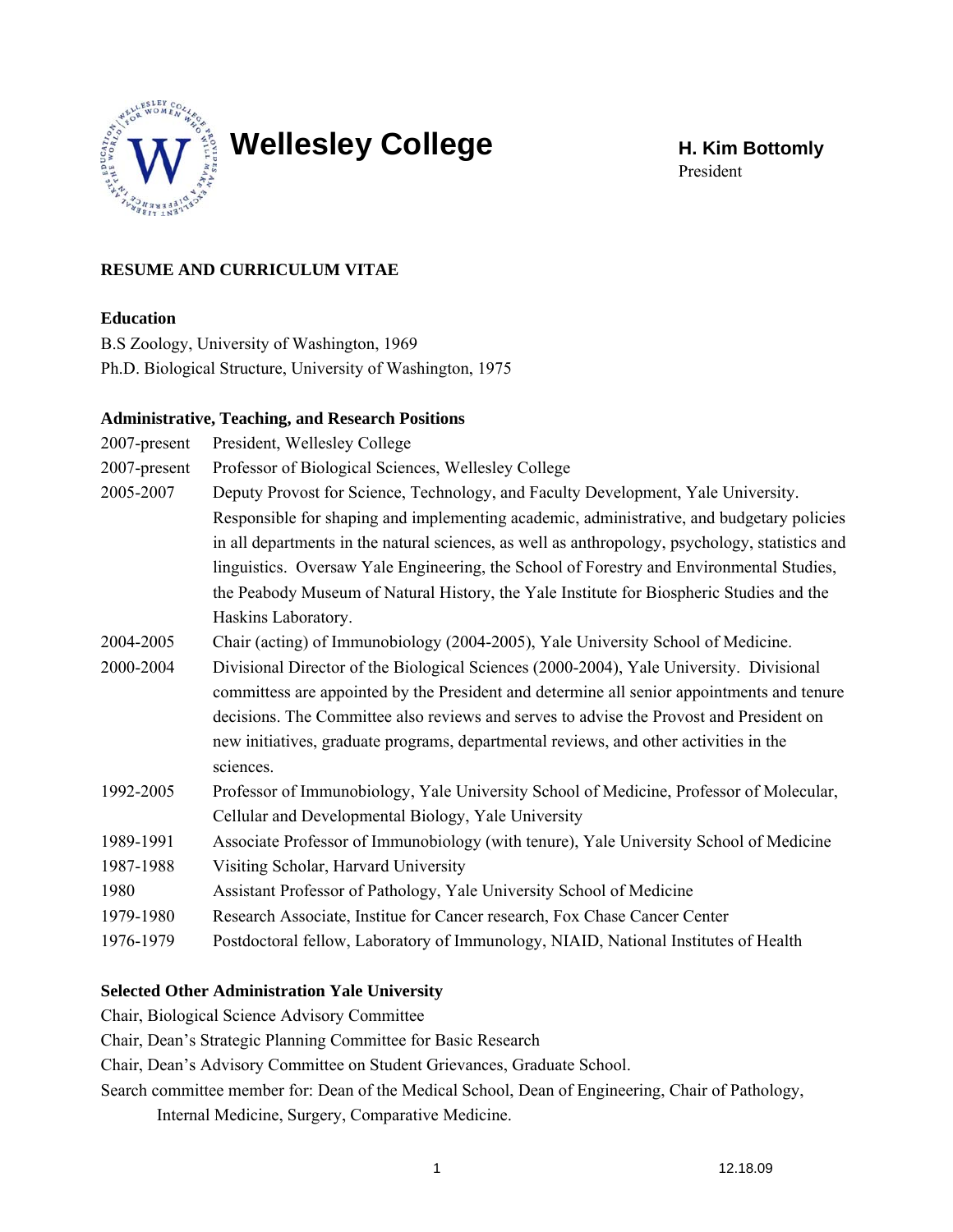Committee to review Epidemiology and Public Health Committee to review the Yale undergraduate curriculum Steering Committee and member, Women Faculty Forum

#### **Awards and Recognition**

National Institutes of Health, PHS Postdoctoral Research Award, 1976-1979 National Institutes of Health, Merit Award AI26791: Differential activation of T cell subsets, 1998-2008 American Association of Immunologists, Distinguished Lecturer, 2004 Clontech/Fong Award for Distinguished Research and Teaching, 2004 Elected to the Connecticut Academy of Science and Engineering, 2007 American Association for the Advancement of Science New Fellows Induction, Invited Keynote Speaker, 2008

University of Washington Wonderous '100' (Top 100 graduates of the past century), 2008

## **Professional and National Service Activities, Honors**

| 1998-2002    | Member, Advisory Council, National Institutes of Allergy and Infectious Diseases, National |
|--------------|--------------------------------------------------------------------------------------------|
|              | Institutes of Health                                                                       |
| 2001         | Member, NIH Government Performance and Results Act Research Assessment Committee           |
| 2004-2007    | Member, Yale Comprehensive Cancer Center Executive Committee                               |
| 2003         | Member, Expert Panel on Food Allergy, National Institutes of Health                        |
| 1997         | Member, Expert Panel on HIV/AIDS, National Institutes of Health                            |
| 1993-1998    | Member, Immunobiology Study Section, Division of Research Grants, NIH                      |
| 1993-1995    | Steering Committee, Boyer Center for Molecular Medicine, Yale University School of         |
|              | Medicine                                                                                   |
| 1993         | Dean's Committee, Recruitment & Retention of Senior Women Faculty, Yale University         |
|              | School of Medicine                                                                         |
| 1992         | Yale University, M.A. (hon)                                                                |
| 2008-present | President's Council, Franklin W. Olin College of Engineering                               |
| 2009-present | Chair, Board of Directors, Consortium on Financing Higher Education                        |
| 2009-present | Board of Trustees, Carleton College                                                        |
| 2009         | Member, American Academy of Arts & Sciences                                                |

## **Industry Advisory / Consultant**

| 1993         | Bristol Myers-Squibb                                                     |
|--------------|--------------------------------------------------------------------------|
| 1994-5       | Fuji Pharmaceuticals                                                     |
| 1996-7       | Immunova, LTD.                                                           |
| 1997-8       | Boehringer Ingelheim Pharmaceuticals                                     |
| 1998-present | Panacea/Seer Pharmaceuticals                                             |
| 2005         | <b>Novartis</b>                                                          |
| 2005         | Scientific Advisory Board, La Jolla Institute for Allergy and Immunology |
| 2005-2007    | Medical Advisory Board, Food Allergy Initiative                          |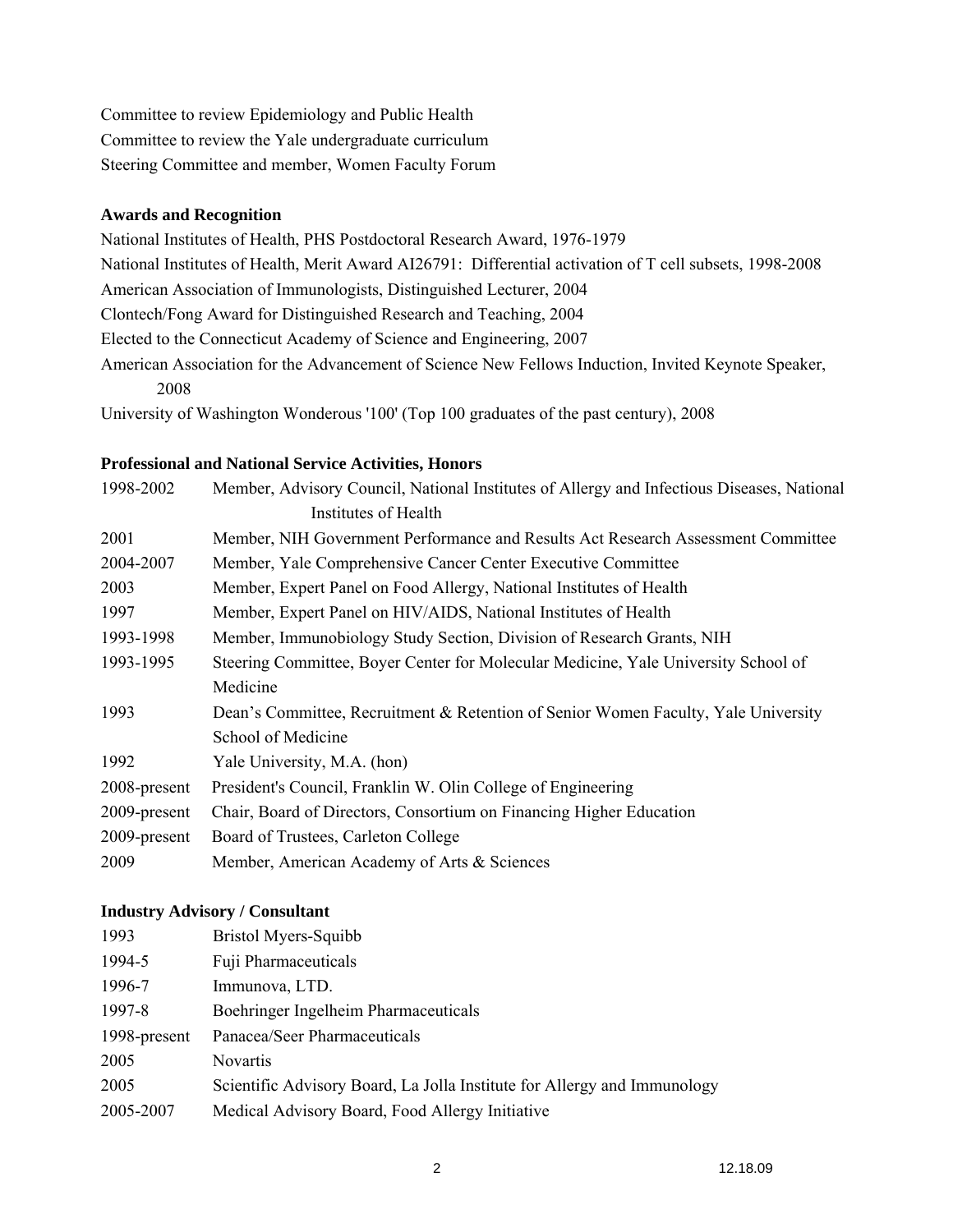#### **Corporate and Editorial Boards**

WGBH NPR Board of directors (2007-present) SOCIETY, Advisory Editorial Board, (2007-present) Immunity, Editor, (2000-2003); Associate Editor (2003-2005) Journal of Immunology, Section Editor (1991-1992); Associate Editor (1987-1991) Journal of Molecular and Cellular Immunology, Editorial Board (1982-1989)

#### **Professional Societies**

American Association of Immunologists Program Committee, (1986-1988) Program Block Chairman (1986-1988) Chair, Committee on the Status of Women (1985-1989) Education Committee (1993-1996) Public Affairs Committee (1994-1997) Nominating Committee (elected) (1995-1997) Awards Committee (elected) (1998-2001) American Association for the Advancement of Sciences AAAS Electorate Nominating Committee (elected) (2006-2009) Federation of American Societies for Experimental Biology Chairman, Women's Committee (1988-1991)

#### **MAJOR RESEARCH AREAS:**

Immunobiology Control of effector cell responses by subsets of CD4 T cells Asthma and allergic diseases

## **Summary of research work and professional interests:**

#### **Research interests:**

My research focused on the molecular and cellular factors that influence CD4 T cell differentiation. In the mid 1980s, studies in my laboratory, using new technology for generating monoclonal T cells, showed that CD4 T cells were functionally heterogeneous but individually committed to a set of functions. These early studies led to the definition of 2 major types of CD4 T cell based on both differences in cytokine gene expression and in function. These types named Th1 and Th2 cells were shown to be key to our understanding of protective immunity in that the activation of Th1 cells is essential for resistance to intracellularly residing microorganisms, whereas activation of Th2 cells is essential for resistance to large parasites. Since responses to invading microorganisms leads to the selective activation of one of these two types of cells, protective immune responses depend on the early activation of the right the type of CD4 T cell. Over the years my laboratory has studied the factors determining which type of CD4 T cell is activated by evaluating gene expression and subsequent cell function in response to microbial stimulation. Using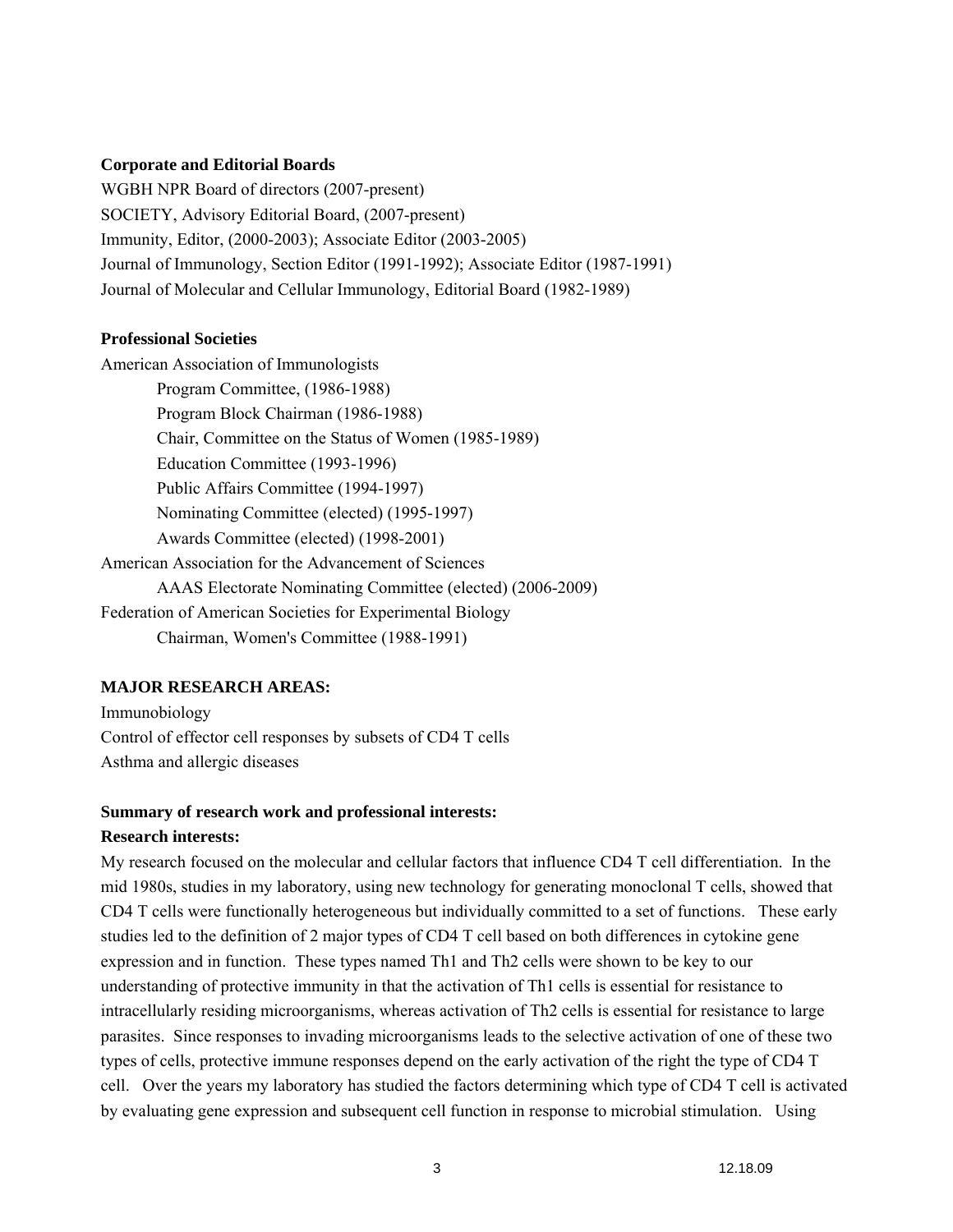biochemical and genetic approaches, factors influencing early signaling events required for CD4 T cell differentiation were defined. Using these findings, the in vivo role of CD4 T cells was studied in a newly created murine model of asthma, in which Th2 cells were shown to respond to inhaled allergens. This model allowed my laboratory to determine the factors required for the initiation of Th2 responses in vivo and the role of innate immune receptors in sensitization. Overall, the laboratory was interested in understanding how appropriate effector CD4 T cell responses are generated, responses that lead to effective clearance of invasive microorganisms.

I was a member of the Immunobiology Study Section and served on the editorial boards of Molecular and Cellular Immunology, Journal of Immunology, and Immunity. In 1998, I was appointed to a 5-year term on the Advisory Council for the National Institute of Allergy and Infectious Diseases. Until 2007, I was the principal investigator on five grants from the NIH and a grant from the Philip Morris Research Institute and have over 160 peer-reviewed publications. I received a merit award for one of my grants which had been funded and renewed for 25 years.

#### **PUBLICATIONS**

- 1. Bottomly, K., W.D. Perkins, and M.R. Schwarz. 1975. 3H-uridine incorporation by small lymphocytes of tolerant rats: Relationship to T and B lymphocytes. J. Immunol. 115:648.
- 2. Bottomly, K., B.J. Mathieson, and D.E. Mosier. 1978. Anti-idiotype induced regulation of helper cell function for the response to phosphorylcholine in adult BALB/c mice. J. Exp. Med. 148:1216.
- 3. Bottomly, K., B.J. Mathieson, H. Cosenza, and D.E. Mosier. 1979. Idiotype specific regulation of the response to phosphorylcholine by T cells from mice with high and low levels of circulating idiotype. In: B Lymphocytes in the Immune Response, Eds. M. Cooper, D.E. Mosier, I. Scher, and E. Vitetta (Elsevier North-Holland, New York) page 323.
- 4. Mosier, D.E., E. Goldings and K. Bottomly. 1979. Activation requirements for neonatal B lymphocytes in vitro and in vivo. In: B Lymphocytes in the Immune Response, Eds. M. Cooper, D.E. Mosier, I. Scher, and E. Vitetta (Elsevier North-Holland, New York) page 91.
- 5. Bottomly, K. and D.E. Mosier. 1979. Mice whose B cells cannot produce the T15 idiotype also lack an antigen-specific helper T cell required for T15 expression. J. Exp. Med. 150:1399.
- 6. Janeway, Jr., C.A., K. Bottomly, D.L. Bert, E.A. Dzierzak and D.E. Mosier. 1980. Synergizing helper T cell sets and the regulation of antibody quality. In: Regulatory T Lymphocytes. Pernis, B. and Vogel, H., Eds.(Academic Press, New York). page 159.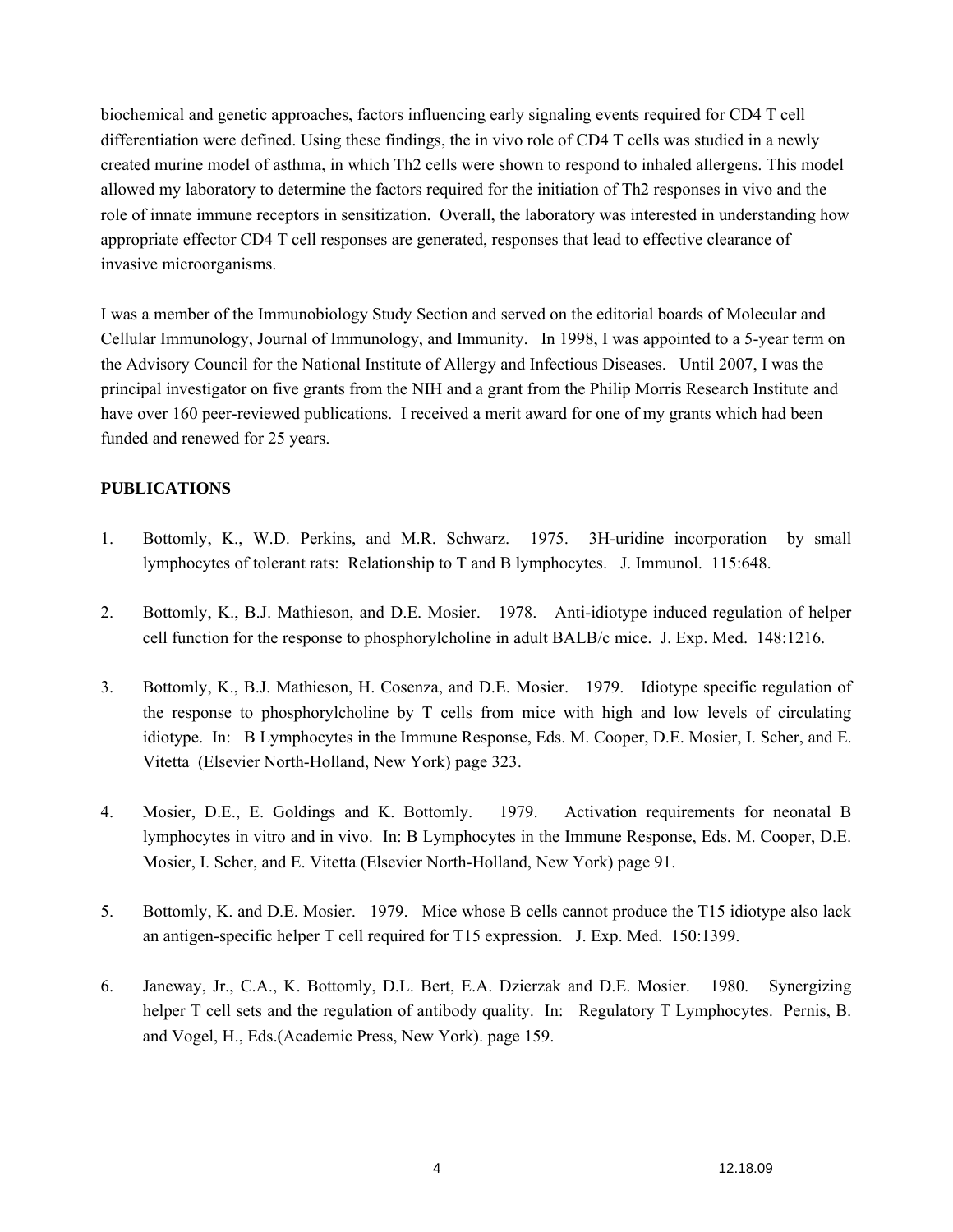- 7. Bottomly, K. and D.E. Mosier. 1980. Analogous dual specificity of helper T cells cooperating in the generation of clonally-restricted antibody responses. In: Strategies for Immune Regulation, Eds. E. Sercarz and A. Cunningham, (Academic Press), New York p. 487.
- 8. Bottomly, K., C.A. Janeway, Jr. and D.E. Mosier. 1980. Absence of an antigen-specific helper T cell required for the expression of the T15 idiotype in mice treated with anti-µ chain antibody. Eur. J. Immunol. 10:159.
- 9. Mathieson, B.J., S. Sharrow, K. Bottomly and B.J. Fowlkes. 1980. Ly-9: An alloantigenic marker of lymphocyte differentiation. J. Immunol. 125:2127.
- 10. Bottomly, K. and P.H. Maurer. 1980. Antigen-specific helper T cells required for dominant production of idiotype (ThId) are not under immune response (Ir) gene control. J. Exp. Med. 152:1571.
- 11. Bottomly, K. and F. Jones III. 1981. Idiotype dominance manifested during a T-dependent antiphosphorylcholine response requires a distinct helper T cell. In: B Lymphocytes in the Immune Response: Functional, Developmental and Interactive Properties. Eds. N. Klinman, D.E. Mosier, I. Scher, E.S. Vitetta (Elsevier-North Holland, New York) page 415.
- 12. Bottomly, K. and C.A. Janeway, Jr. 1981. Selected populations of alloreactive T cells contain helper T cells but lack Thid, an antigen-specific helper T cell required for dominant production of the T15 idiotype. Eur. J. Immunol. 11:270.
- 13. Bottomly, K. 1981. Activation of the idiotypic network: Environmental and regulatory influences. In: Immunoglobulin Idiotypes and their Expression. Eds. C. Janeway, E. Sercarz and H. Wigzell (Academic Press, New York). pp 517.
- 14. Bottomly, K. and B. Huber. 1981. Cellular regulation of isotype, allotype and idiotype expression. In: B lymphocytes in the Immune Response: Functional Developmental, and Interactive Properties, Eds. N. Klinman, D.E. Mosier, I. Scher and E. Vitetta (Elsevier North Holland, New York) pp 449.
- 15. Bottomly, K. and D.E. Mosier. 1981. Helper T cells required for dominant production of the T15 idiotype are not MHC restricted. J. Exp. Med. 154:411.
- 16. Jason, J.M., K. Bottomly, J. Murray, R.E. Cone, R.W. Rosenstein, W. Ptak and C.A. Janeway, Jr. 1982. Detection of a novel binding site for T cell derived antigen binding proteins on thymic epithelial cell surfaces. Behring Insti. Mitteilung 70:39.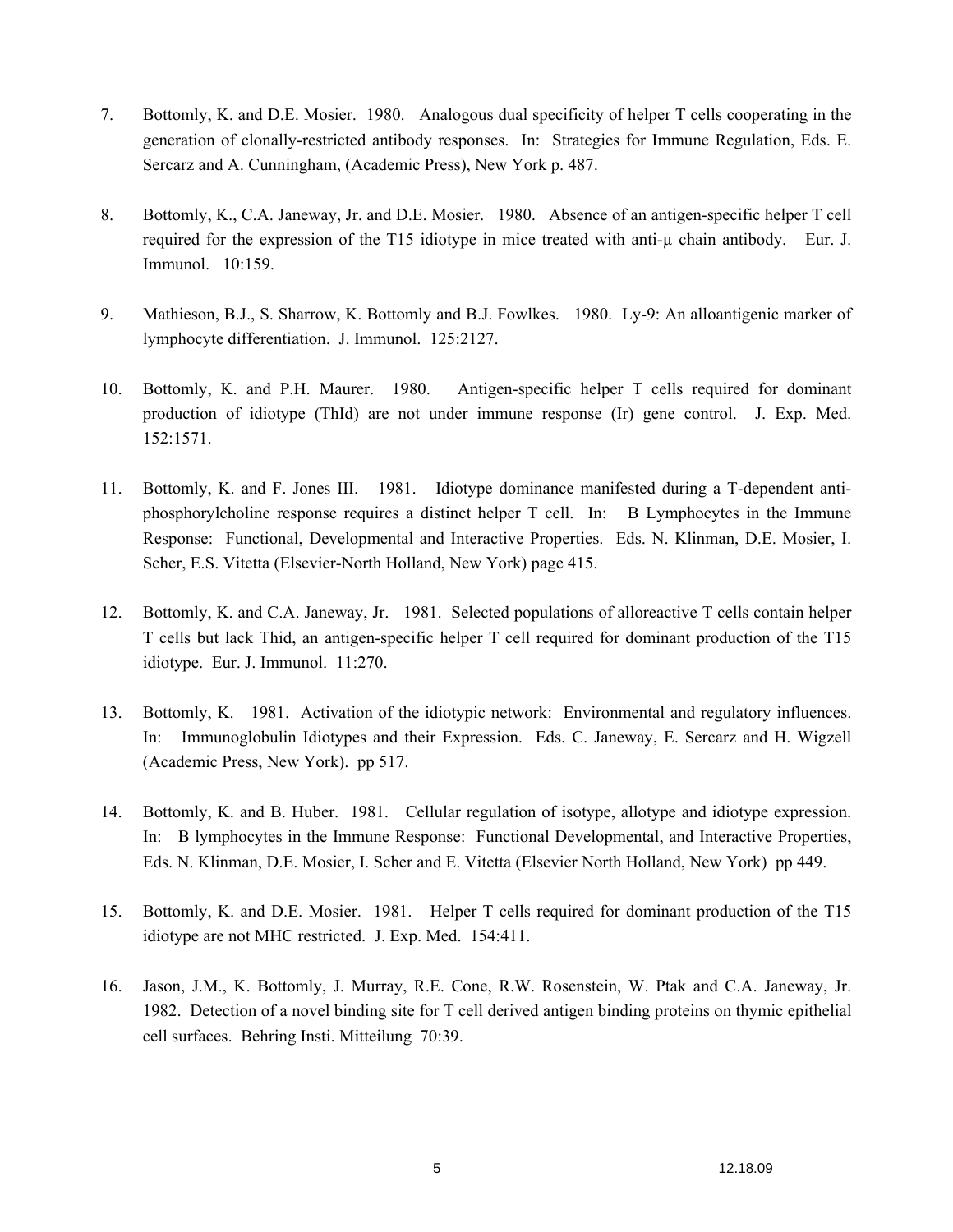- 17. Janeway, Jr., C.A., K. Bottomly, B. Jones, P. Jones, E.A. Lerner, L.A. Matis, J.M. McNicholas, D.B. Murphy and R.H. Schwartz. 1982. Helper T cells specific for protein antigens. Role of self major histocompatibility complex and immunoglobulin gene products. In: Immunobiology of Proteins and Peptides -II. Ed. M.Z. Atazzi (Plenum Publlishing Corp.). pp. 53.
- 18. Bottomly, K. and E. Dunn. 1983. The role of B cell Ia antigens in T cell dependent B cell activation. Ia antigen density correlates with idiotype expression. In: Annals of the New York Academy of Sciences. p. 23.
- 19. Bottomly, K., B. Jones, J. Kaye and F. Jones III. 1983. Subpopulations of B cells distinguished by cell surface expression of Ia antigens: Correlation of Ia and idiotype during activation by cloned, Ia restricted T cells. J. Exp. Med. 158:265.
- 20. Bottomly, K., J. Kaye, F. Jones III, B. Jones, and C.A. Janeway, Jr. 1983. A cloned antigen-specific Ia-restricted Lyt-1+, 2- T cell with suppressive activity. J. Mol. Cell Immunology. 1:42.
- 21. Bottomly, K. 1983. Biological relevance of helper T cell subsets. J. Mol. Cell Immunology 1:63.
- 22. Bottomly, K. and E. Dunn. 1984. Helper T lymphocyte influences on idiotype bearing B cells. In: The Biology of Idiotypes. Eds. M. Greene and A. Nisonoff (Plenum Publishing Corp. N.Y.) pp 365.
- 23. Bottomly, K. 1984. All idiotypes are equal, but some are more equal than others. Immunol Rev. 79:45.
- 24. Janeway, Jr., C.A., K. Bottomly, J. Babich, P. Conrad, S. Conzen, B. Jones, J. Kaye, M. Katz, L. McVay, D.B. Murphy and J. Tite. 1984. Quantitative variation in Ia antigen expression plays a central role in immune regulation. Immunology Today . 5:99.
- 25. Janeway Jr., C.A., K. Bottomly, B Jones, M. Katz, J. Kaye, G. Su and J. Tite. 1985. Quantitative variation in Ia and non-Ia B cell surface molecules regulates T cell:B cell interactions. In: Cell Biology of the MHC. Eds. B. Pernis and A. Vogel, (Academic Press), New York, pp 259-271.
- 26. Dunn, E. and K. Bottomly. 1985. T15 specific helper T cells: Analysis of idiotype specificity by competitive inhibition analysis. Eur. J. Immunol. 15:728.
- 27. Kim, J., A. Woods, E. Becker-Dunn and K. Bottomly. 1985. Distinct functional phenotypes of cloned Ia-restricted helper T cells. J. Exp. Med. 162:188.
- 28. Janeway Jr., C.A., K. Bottomly, J. Horowitz, J. Kaye, B. Jones and J. Tite. 1985. Modes of cell: cell communication in the immune system. J. Immunol. 135:739.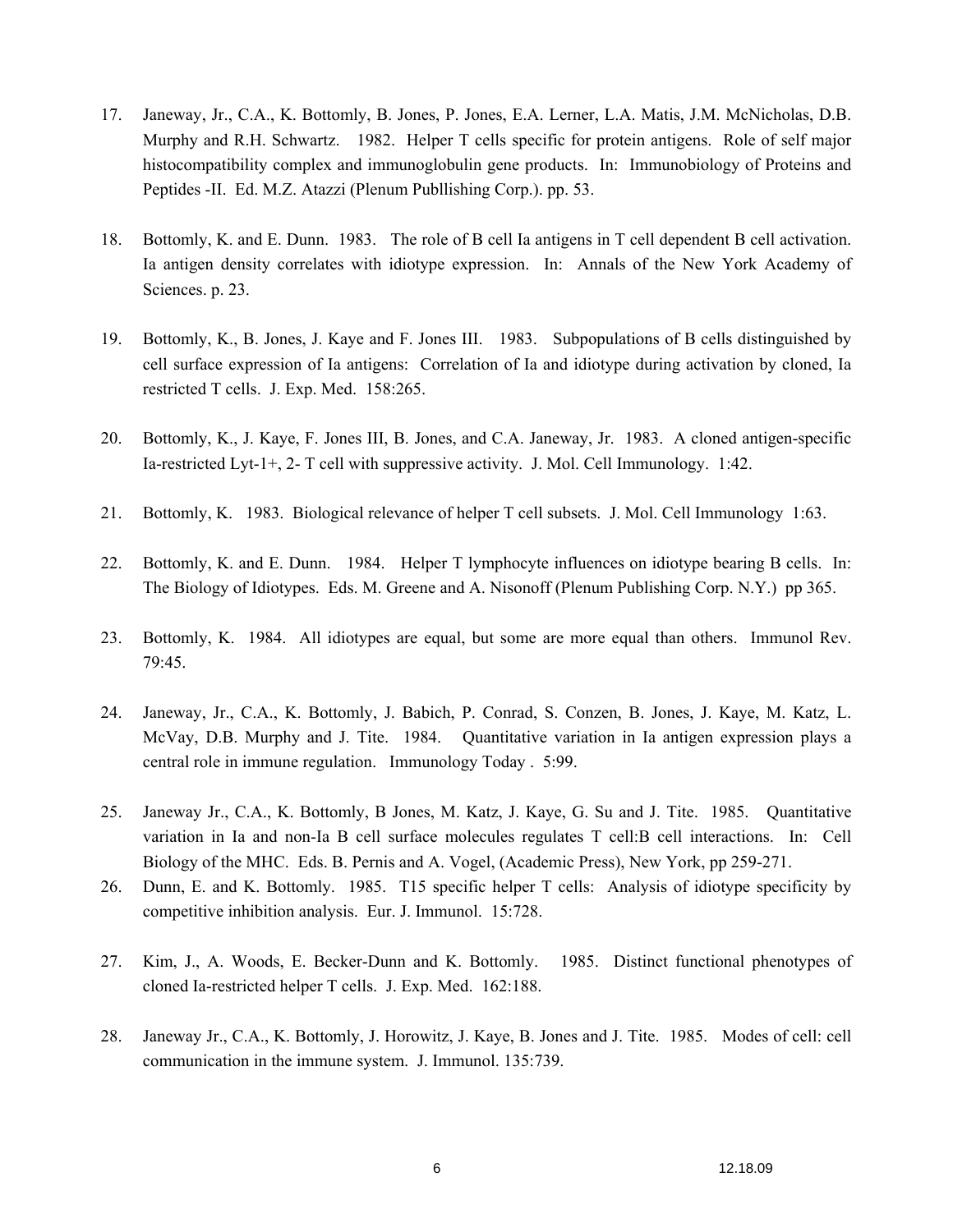- 29. Becker-Dunn, E., J. Kim and K. Bottomly. 1985. Generation of a cloned T cell line which selectively activates idiotype bearing B cells. In: ICSU Short Reports-Advances in Gene Technology: Molecular Biology of the Immune System. (Cambridge University Press) p 109.
- 30. Janeway, Jr., C.A., J.P. Tite, K. Bottomly and P. Flood. 1985. The role of immunoglobulin and B cells in T cell ontogeny and repertoire formation. J. Mol. Cell Immunol. 2: 118.
- 31. Janeway, Jr., C.A., J.P. Tite, J. Horowitz, P.J. Conrad, J. Kaye, B. Jones and K. Bottomly. 1986. Cell interactions in the immune system: The role of self recognition in the targeting of non-specific effector molecules by helper T cells. Fundamental Cancer Res. 38:45.
- 32. Becker-Dunn, E., J. Kim and K. Bottomly. 1986. A cloned T cell line that selectively augments antibody responses of phosphorylcholine-speciifc B cells bearing the T15 idiotype. J. Mol. Cell. Immunol 2:209
- 33. Janeway, Jr., C.A., B. Broughton, L.A. Smith, T.N. Marion and K. Bottomly. 1987. Direct receptor: receptor interactions between T and B lymphocytes: Idiotypic restriction in the antibody response to a cloned helper T cell receptor. J. Mol. Cell Immunol. 3: 83-94.
- 34. Bottomly K., J.P. Tite, B. Jones, E.B. Dunn, J. Kaye, A. Kupfer and C.A. Janeway, Jr. 1986. Control of B cell activation by helper T cells. In: The Molecular Basis of B Cell Differentiation and function. Eds. M. Ferrarine and B. Pernis (Plenum Press, N.Y.), p. 83.
- 35. Killar, L., G. MacDonald, J. West and K. Bottomly. 1987. Cloned Ia restricted T cells that do not produce interleukin 4 (IL-4 )/B cell stimulatory factor 1 (BSF-1) fail to help antigen-specific B cells. J. Immunol. 138:1674.
- 36. Smith, A.L., K. Bottomly and D.F. Winograd. 1987. Altered splenic T cell function of BALB/cByJ mice infected with house hepatitis virus or sendai virus. J. Immunol. 138:3426.
- 37. Janeway, Jr., C.A., P. Tite, L. Conrad, W-J Poo, P. Conrad, A. Kupfer, K.Bottomly and B. Jones. 1987. The effector T cell as a lymphokine targeting vehicle. In: Immune Regulation by Characterized Polypeptides. Eds. G. Goldstein, J.F. Bach and H. Wigzell (Alan Liss, Inc. N.Y.) p373.
- 38. Woods, A., J. West, R. Rasmussen and K. Bottomly. 1987. Granulocyte macrophage colony stimulating factor produced by cloned L3T4a+, Class II –restricted T cells induces HT-2 cells to proliferate. J. Immunol. 138:4293.
- 39. Rasmussen, R., K. Takatsu, N. Harada, T. Takahashi and K. Bottomly. 1988. T cell dependent hapten specific and polyclonal B cell responses require release of interleukin 5. J. Immunol. 140:705.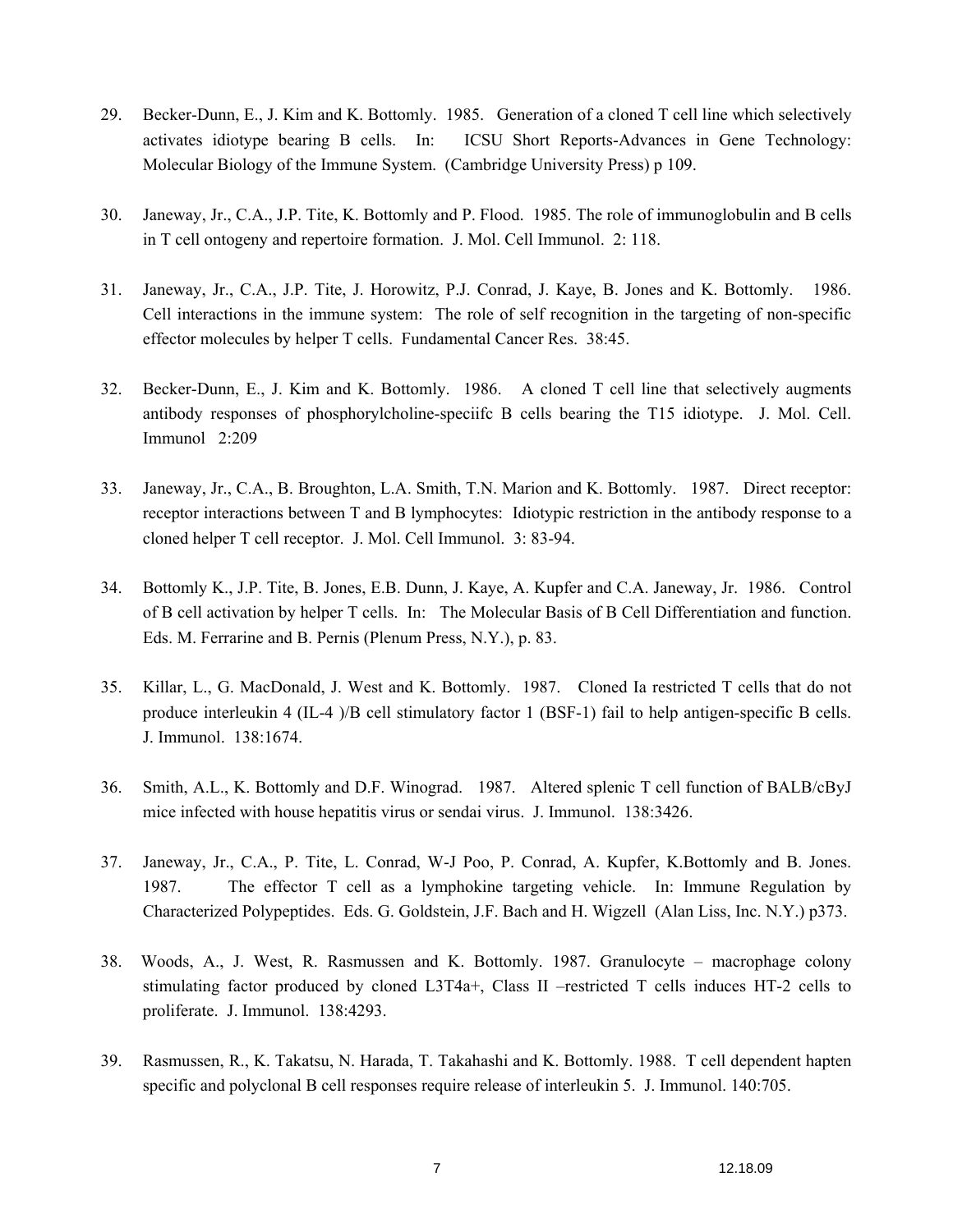- 40. Janeway, Jr., C.A., S. Carding, B. Jones, J. Murray, P. Portoles, R. Rasmussen, J. Rojo, K. Saizawa, J. West and K. Bottomly. 1988. CD4+ T Cells: Specificity and function. Immunol. Rev. 101:39.
- 41. Greenbaum, L., J.B. Horowitz, A. Woods, T. Pasqualini and K. Bottomly. 1988. Autocrine growth of CD4+ T cells: differential effects of IL1 on helper and inflammatory T cells. J. Immunol. 140:1555.
- 42. Carding, S.R. and K. Bottomly. 1988. Interleukin 4 (BSF-1) exhibits thymocyte growth factor activity in the presence of IL-2. J. Immunol. 140: 1519.
- 43 Bottomly, K. A functional dichotomy in CD4+ T lymphocytes. 1988. Immunology Today. 9:268.
- 44. Jones, B., J. Horowitz, J. Kaye, L. Killar, K. Bottomly and C.A. Janeway, Jr. 1988. Antigen presenting cell lysis: role in immune responses and effect on quantitative analysis of antigen presentation to T cells. In: Antigen Presentation and Processing. Eds. B. Pernis and A. Vogel, (Academic Press, NY). p. 291.
- 45. Bottomly, K. 1988. Whither the immune response? Factors directing the response to humoral or cellmediated immunity. In: The Semiotics of Cellular Communication in the Immune System. Eds. E. Sercarz, F. Celada, N.A Mitchison and T. Tada (Springer-Verlag, N.Y.) p. 305.
- 46. Bottomly, K. Idiotype regulation. 1988. In B Cell Development. Eds. O. Witte, N. Klinman and M. Howard, (Academic Press, New York) p. 117.
- 47. Bottomly K. 1988. The idiotype-specific repertoire is determined by idiotype prevalence. In: Elicitation and Use of Anti-Idiotype Antibodies and their Biological Applications. Ed. C.A. Bona (CRC Press, Inc.) p.153.
- 48. Bottomly, K. and C.A. Janeway Jr. 1988. The activation of immune effector cells: Role of helper and inflammatory CD4 T cell subsets. In: The Immune Consequences of Trauma, Ed. E. Faist, (Springer-Verlag, New York)
- 49. Carding, S.R., A. Woods, J. West and K. Bottomly. 1989. Differential activation of cytokine genes in normal CD4 Bearing T cells is stimulus dependent. Eur. J. Immunol. 19:231-238.
- 50. Johnson, P., L. Greenbaum, K. Bottomly and I.S. Trowbridge. 1989. Identification of the alternatively spliced exons of murine CD45 (T200) required for reactivity with B220 and other T200 restricted antibodies. J. Exp. Med. 169:1179-1184.
- 51. Janeway Jr., C.A., J. Yagi, J. Rojo, P. Portoles, S. Carding, M. Luqman and K. Bottomly. 1989 Immune recognition and effector function in subsets of CD4 T cell. In: Proc. of the 19th Princess Takamatsu Cancer Symposium. Ed. T. Hamaoka. pp 193-208.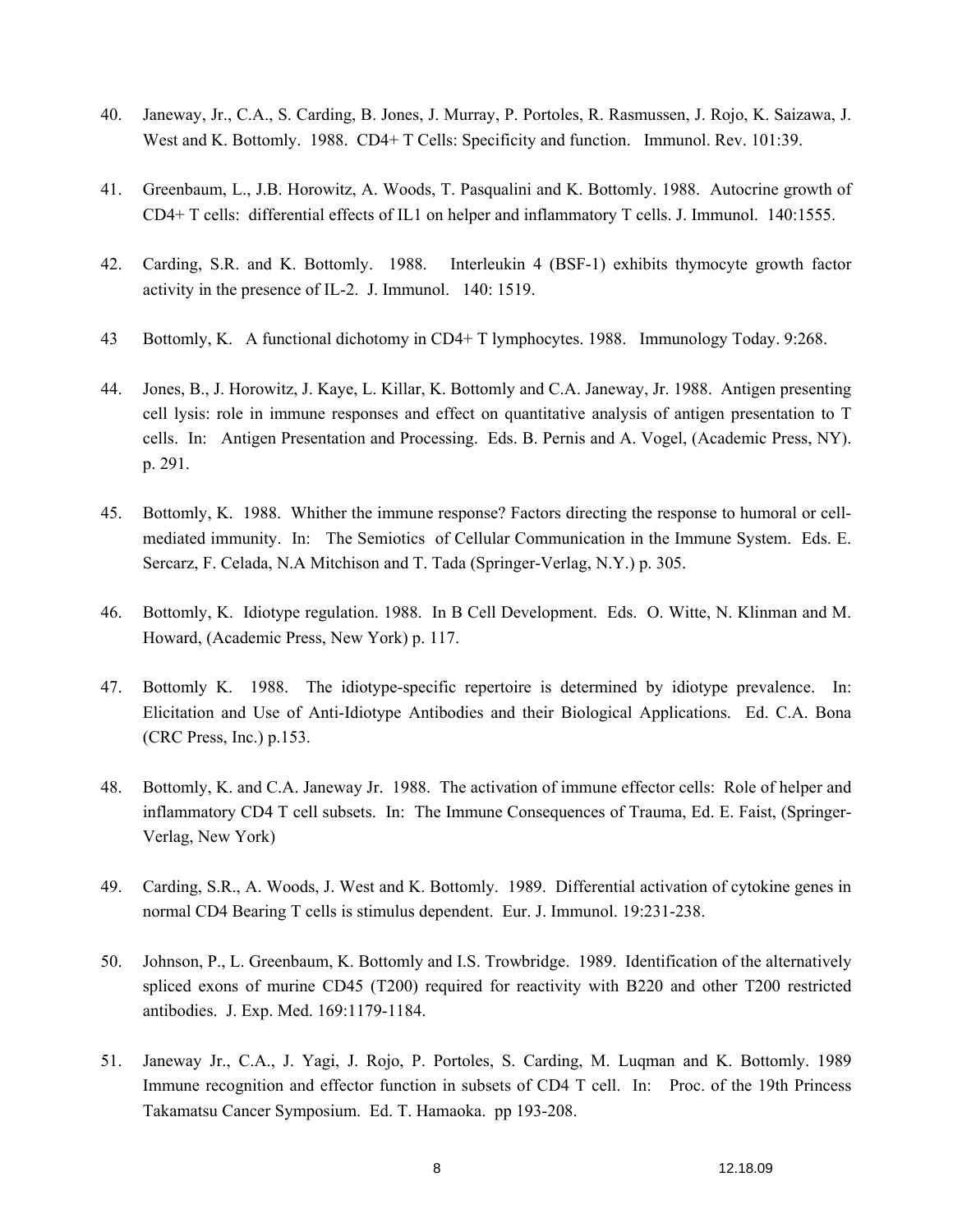- 52. Stout, R.D. and K. Bottomly. 1989. Antigen-specific activation of effector macrophages by interferon-gamma producing (Th1) T cell clones. Failure of IL4-producing (Th2) T cell clones to activate effector function in macrophages. J. Immunol. 142:760-765.
- 53. Carding, S.R., E. J. Jenkinson, R. Kingston, A.C. Hayday, K. Bottomly and J.J.T. Owen. 1989. Developmental control of lymphokine gene expression in fetal thymocytes during intrathymic development. Proc. Nat. Acad. Sci. USA. 86:3342-3345.
- 54. Bottomly, K., M. Luqman, L. Greenbaum, S. Carding, J. West, T. Pasqualini and D.B. Murphy. 1989. A monoclonal antibody to murine CD45R distinguishes CD4 T cell populations that produce different lymphokines. Eur. J. Immunol. 19: 617-623.
- 55. Portoles, P., Rojo, J., A. Golby, L. Greenbaum, S. Gromkowsky, D.B. Murphy C.A. Janeway, Jr. and K. Bottomly. 1989. Monoclonal antibodies to murine CD3e define distinct epitopes, one of which may interact with CD4 during T cell activation. J. Immunol. 142:4169-4175.
- 56. Bottomly, K. Subsets of CD4 T cells and B cell activation. 1989. Seminars in Immunology. 1:21-31.
- 57. Murray, J., J. Madri, J. Tite, S. Carding and K.Bottomly. 1989. MHC control of CD4+ T cell subset activation. J. Exp. Med. 170:2135-2140.
- 58. Polan, M.L,.J. Loukides, P. Nelson, S. Carding, M. Diamond, A. Walsh and K. Bottomly. 1989. Progesterone and estradiol modulate interleukin 1b (IL-1b) messenger ribonucleic acid levels in cultured human peripheral monocytes. J.Clin. Endoc. Metab. 89:1200.
- 59. Bottomly, K, M. Luqman, J. Murray, J. West, A. Woods and S. Carding. 1989. Clonal Expansion and differentiation to effector function in normal CD4 T cell subpopulations. Progress in Immunology. 7:593-597.
- 60. Killar, L.M., C.A. Hatfield, S. Carding, M. Pan, G.E. Winterrowd and K. Bottomly. 1989. In vivo administration of interleukin-1 induces changes in murine lymphocytes. Effects on subset distributions, class II MHC antigen expression, mitogen responses, and cytokine mRNA expression. Eur. J. Immunol. 19:2205-2210.
- 61. Carding, S., J. McNamara, M. Pan and K. Bottomly. 1990. Characterization of  $g/dT$  cell clones isolated from human fetal liver and thymus. Eur. J. Immunol. 20:1327-1335.
- 62. Polan, Mary Lake, A. Kuo, J. Loukides and K. Bottomly. 1990. Cultured human luteal peripheral monocytes secrete increased levels of interleukin-1. J. Clin. Endoc. and Metab. 70:480-484.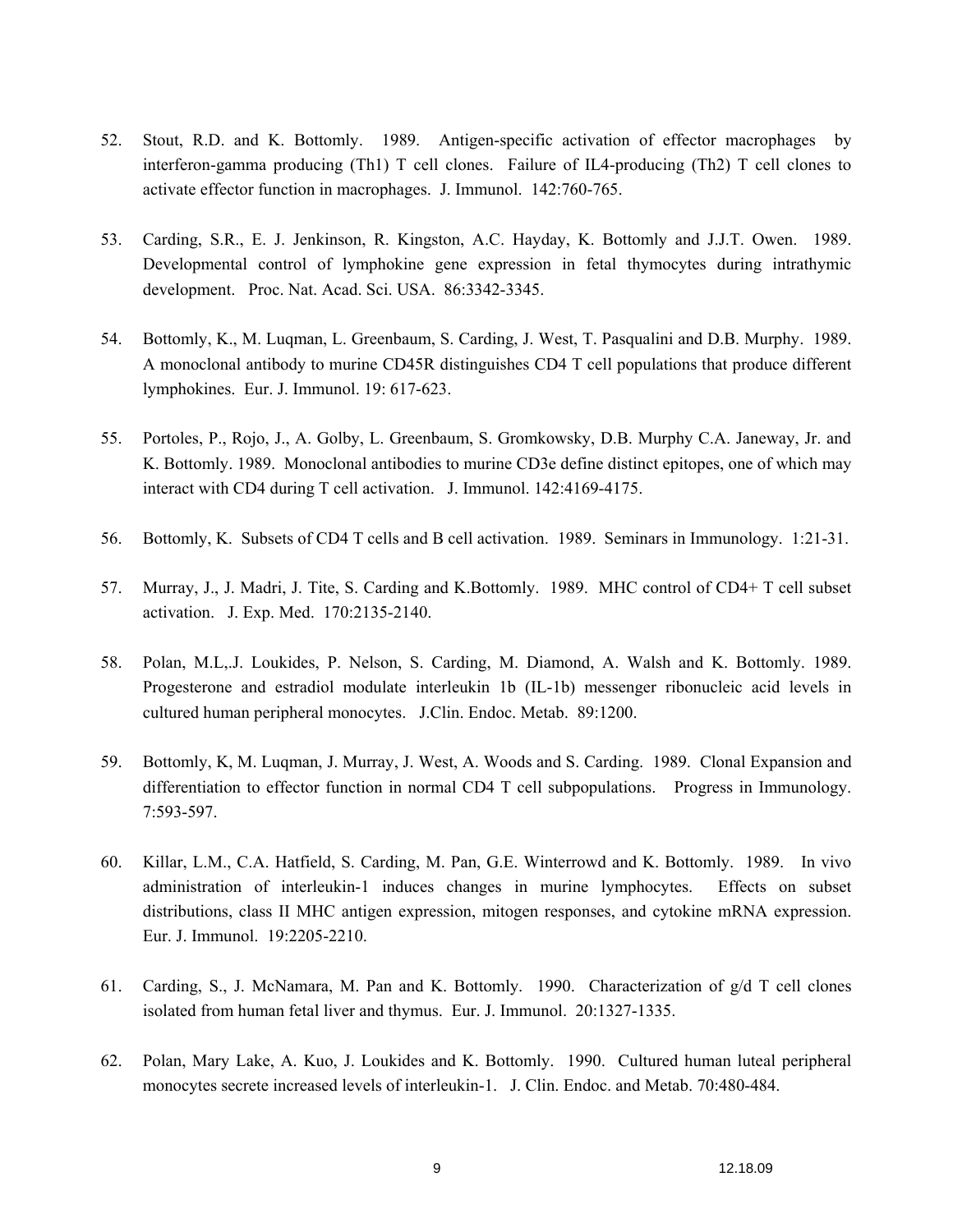- 63. Carding, S.R., S. Keys, E.J. Jenkinson, R. Kingston, K. Bottomly, J.J. T. Owen, and A. Hayday. 1990. Developmentally regulated fetal thymic and extra-thymic T cell receptor gd gene expression. Genes and Development. 4:1304-1315.
- 64. Dianzani, U., M. Luqman, J. Rojo, J. Yagi, J. Baron, A. Woods, C. Janeway, Jr. and K. Bottomly. 1990. Molecular associations on the T cell surface correlate with immunological memory. Eur. J. Immunol. 20:2249-2257.
- 65. Ernst, D.N., M.V. Hobbs, B.E. Torbett, A Glasebrook, M.A. Rehse, K. Bottomly, K. Hayakawa, R.R. Hardy and W.O. Weigle. 1990. Differences in the expression profiles of CD45RB, Pgp-1 and 3G11 membrane antigens and in the paterns of lymphokine secretion by splenic CD4+ T cells from young and aged mice. J. Immunol. 145:1295-1302.
- 66. Carding, S.R., W. Ailan, S. Kyes, A. C. Hayday, K. Bottomly and P.C. Doherty. 1990. Late dominance of the inflammatory process in murine influenza by gd T cells. J. Exp. Med. 172:1225- 1231.
- 67. Gao, X-M, F.Y. Liew, K. Bottomly, A. Meager and J.P. Tite. 1990. Clonal analysis of the relationship between class II MHC-restricted cytolysis and lymphokine secretion in murine L3T4+ T cells. Immunology . 72: 256-260.
- 68. Ernst, D., M. Hobbs, B. Torbett, A. Glasebrook, M. Rehse, D. McQuitty, K. Bottomly and W.D. Weigle. 1990. Differences in the subset composition of CD4+ T cell populations from young and old mice. Aging: Immunology and Infectious Disease. 2:105-109.
- 69. Janeway Jr., C.A., J. Rojo, P. Portoles, E. Dunn, and K. Bottomly. 1990. Idiotypic interactions between B- and T- lymphocyte receptors. In Idiotype Networks in Biology and Medicine, A.D.M. E. Osterhaus and F.G.C.M. UyteHaaz, editors. pp. 125.
- 70. Luqman, M., P. Johnson, I.S. Trowbridge and K. Bottomly. 1991 Differential expression of the alternatively spliced exons of murine CD45 in Th1 and Th2 cloned lines. Eur. J. Immunol. 21:17-22.
- 71. McVay, L., S. Carding, K. Bottomly, and A. Hayday. 1991 Regulated expression and structure of T cell receptor g/d transcripts in human thymic ontogeny. EMBO J. 10:83-91.
- 72. Bottomly, K. 1991. Lymphokines and their cellular receptors. Cytokines and their cellular receptors; measurement of human and murine IL-2-IL-4. In Current Protocols in Immunology. Eds. J. Coligan, A.M. Kruisbeck, D.M. Margulies, E. M. Shevach and W. Strober. pg. 6.3.1-12.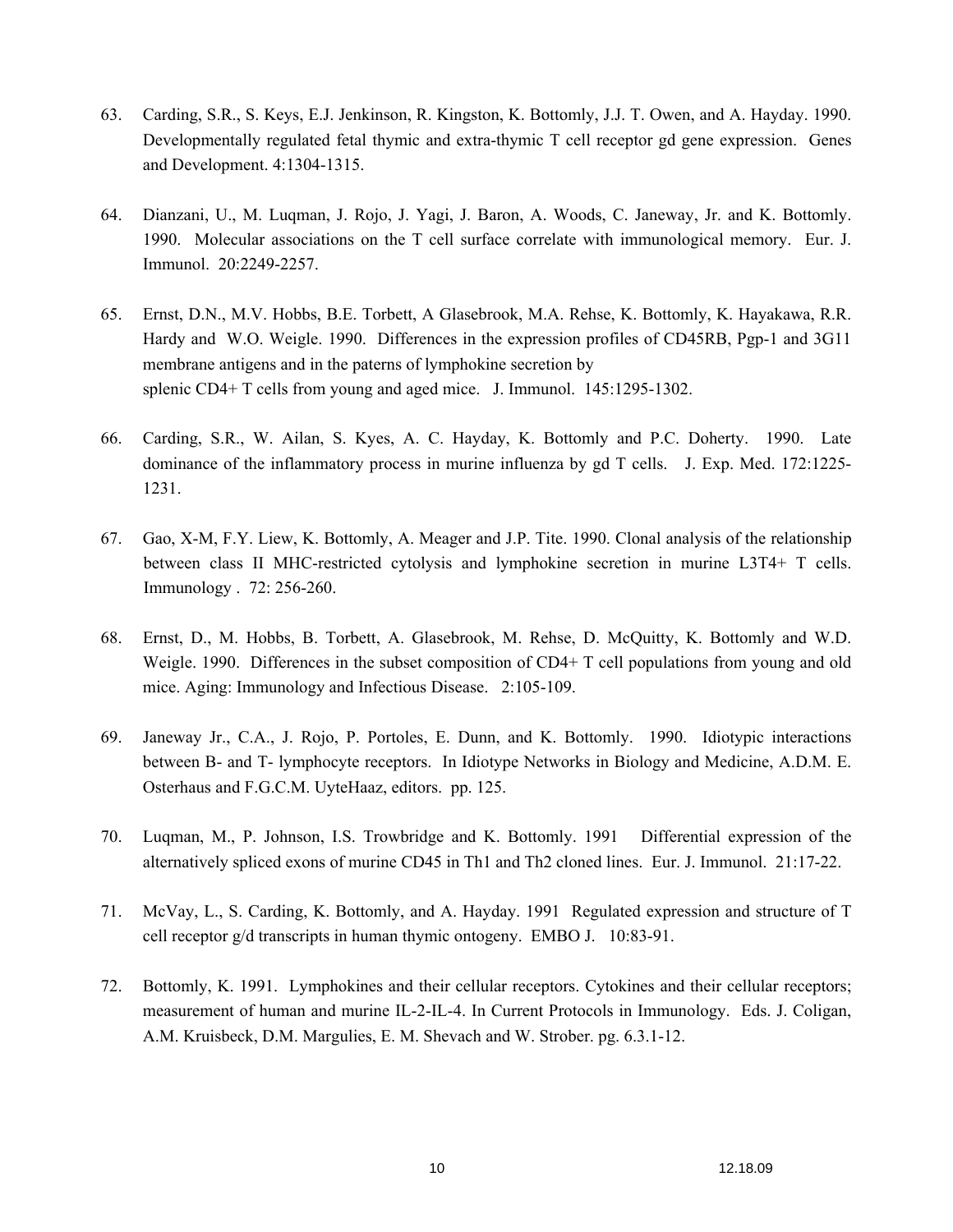- 73. de Souza, M.S., A. Smith, and K. Bottomly. 1991. Infection of BALB/cByJ Mice with the JHM strain of mouse hepatitis virus alters in vitro splenic T cell proliferation and cytokine production. Lab Animal Science . 41:99-105.
- 74. Carding, S., A. Hayday, and K. Bottomly. 1991. Cytokines in T cell development. Immunology Today . 12:239-245.
- 75. Pfeiffer, C., J. Murray, J. Madri and K. Bottomly. 1991. Selective Activation of Th1 and Th2 like cells in vivo. Response to Human Collagen IV. Immunol. Rev. 123:65-84.
- 76. Eichelberger, M., W. Ailan, S.R. Carding, K. Bottomly, and P.C. Doherty. 1991. Activation status of the CD4-8- gd T cells recovered from mice with influenza pneumonia. J. Immunol. 147:2069-2074.
- 77. McVay, L., A. Hayday, K. Bottomly, and S. Carding. 1991. Thymic and Extrathymic development of human gd T cells. Curr. Top. Microbiol. Immunol. 173:57-63.
- 78. Smith, A.L., S.W. Barthold, M.S. de Souza, and K. Bottomly. 1991. The role of gamma interferon in infection of susceptible mice with murine coronavirus, MHV-JHM. Archives of Virology. 121:89- 100.
- 79. Hobbs, M.V., D.N. Ernst, B.E. Torbett, A.L. Glasebrook, M.A. Rehse, D.N. McQuttty, M.L. Thoman, K. Bottomly, A.L. Rothermel, D.J. Noonan, W.O. Weigle. 1991. Cell proliferation and cytokine production by CD4+ T cells from old mice. J. Cell. Biochem. 46:312.
- 80. Jenkins, MK, D. Mueller, RH Schwartz, S. Carding, K. Bottomly, MJ Stadecker, Urdahl, SD Norton. 1991. Induction and maintenance of anergy in mature T cells. Adv. Exp. Med. Biol. 292: 167-76.
- 81. Gao, X.M., L.Y. Liew, K. Bottomly, A. Meager, and J.P. Tite. 1991. Clonal analysis of the relationship between class II MHC-restricted cytolysis and lymphokine secretion in murine L3T4 +T cells. Immunology. 72: 256-260.
- 82. Doherty, PC, A. Allan, M. Eichelberger, S. Hou, K. Bottomly, and S. Carding. 1991. Involvement of gamma T cells in respiratory virus infections. Curr. Top. Microbiol. Immunol. 173: 291-6.
- 83.. Luqman, M., L. Greenbaum, D. Lu and K. Bottomly. 1992. Differential effects of IL-1 on naive and memory CD4+ T cells. Eur. J. Immunol. 22:95-100.
- 84. Dianzani, U., V. Redoglia, F. Malavasi, M. Massaia, M. Bragordo, M. Boccadoro, A. Pileri, C. Janeway, and K. Bottomly. 1992. Isoform specific associations of CD45 with the accessory molecules in human T lymphocytes. Eur. J. Immunol. 22:365-371.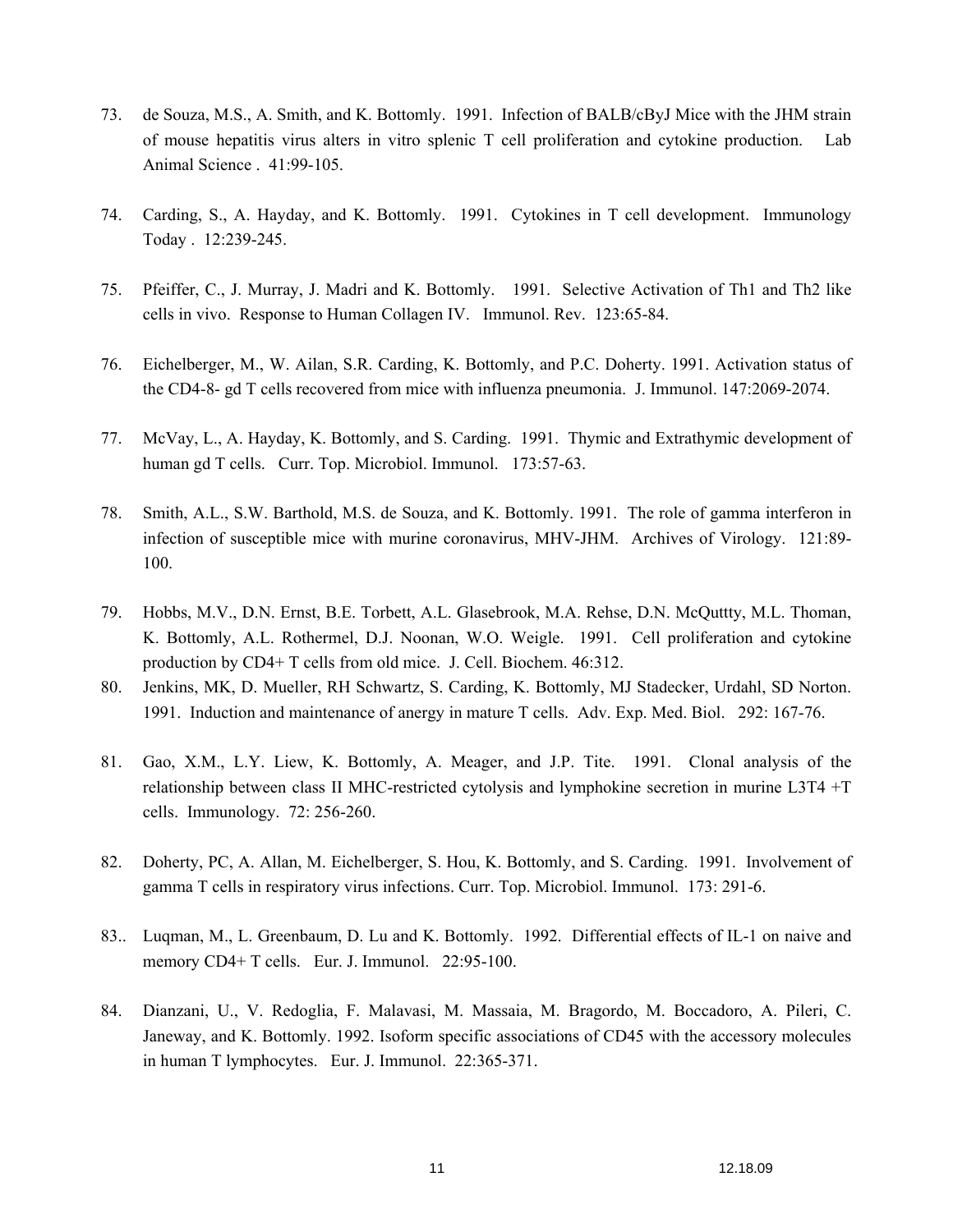- 85. Murray, J.S., C. Pfeiffer, J. Madri, and K. Bottomly. 1992. MHC control of CD4 T cell subset activation II. A single peptide induces either humoral or cell-mediated responses in mice of distinct MHC genotype. Eur. J. Immunol. 22:559-565.
- 86. Dobber, R., A. Hertogh-Huijbregts, J. Rozing, K. Bottomly and L. Nagelkerken. 1992. The involvement of the intestinal microflora in the expansion of CD4+ T cells with a naive phenotype in the periphery. Dev. Immunol. 2:141-150.
- 87. Carding, S., D. Lu and K. Bottomly. 1992. A polymerase chain reaction assay for the detection and quantitation of cytokine gene expression in small numbers of cells. J. Immunol. Methods. 151:277- 287.
- 88. Luqman, M. and K. Bottomly. 1992. Activation requirements for naive and memory CD4 T cells differing in CD45R expression. J. Immunol. 149:2300.
- 89. Wang, Feng, I. Millet, K. Bottomly and A. Vignery. 1992. Calcitonin gene related peptide inhibits interleukin 2 production by murine T lymphocytes. J. Biol. Chem. 29:21052-21057.
- 90. Minasi, L.E., Y. Kamogawa, S. Carding, K. Bottomly, and R. Flavell. 1993. The selective ablation of interleukin-2-producing cells isolated from transgenic mice. J. Exp. Med 177:1451.
- 91. Murray, J.S., J. Madri, T. Pasqualini, and K Bottomly. 1993. Functional CD4 T cell subset interplay in an intact immune system. J. Immunol. 150:4270.
- 92. Levin, D., S. Constant, T. Pasqualini, R. Flavell and K. Bottomly. 1993. The role of dendritic cells in the priming of CD4+ T lymphocytes in vivo. J. Immunol. 151:6742
- 93. Kamogawa, Y., L. Minasi, S. Carding, K. Bottomly and R.A. Flavell. 1993. The relationship of IL4 and IFN gamma producing T cells studied by lineage ablation of IL-4 producing cells. Cell . 75:985.
- 94. Allan, W., S.R. Carding, K. Bottomly, M. Eichelberger and P.C. Doherty. 1993. hsp65 mRNA+ macrophages and gd T cells in influenza virus-infected mice depleted of the CD4+ and CD8+ lymphocytes subsets. Microbial Pathogenesi . 14: 75-84
- 95. Janeway Jr., C.A., and K. Bottomly. 1994. Signals and signs for lymphocyte responses. Cell 76: 275.
- 96. Constant, S., M. Zain, J. West, T. Pasqualini, P. Ranney and K. Bottomly. 1994. Are primed CD4+ T lymphocytes different from unprimed cells? Eur. J. Immunol. 24:1073.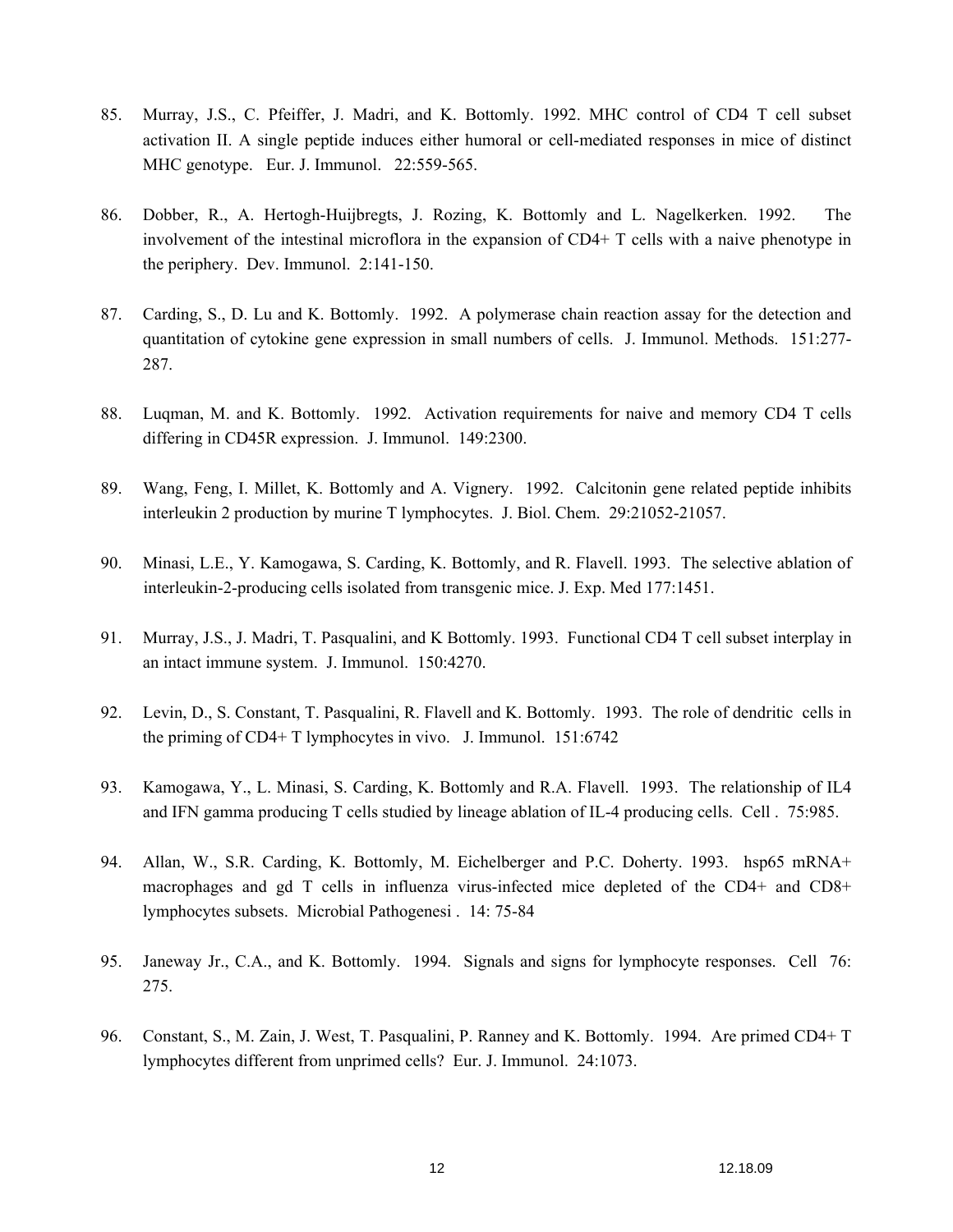- 97. Novak, T., D. L. Farber, D. Leitenberg, S. Cheol-Hong, P. Johnson and K. Bottomly. 1994. Isoforms of the transmembrane tyrosine phosphatase CD45 differentially affect T cell recognition. Immunity. 1:109.
- 98. Yoon, S., U. Dianzani, K. Bottomly, and C.A. Janeway, Jr. 1994. Both high and low avidity antibodies to the T cell receptor can have agonist or antagonist activity. Immunity. 1:563-569.
- 99. Farber, D.L., M. Luqman, O. Acuto, and K. Bottomly. 1995. Control of memory CD4 T cell activation: MHC class II molecules on antigen presenting cells and CD4 ligation inhibit memory but not naive CD4 T cells. Immunity. 2:249-259.
- 100. Pfeiffer, C., J. Stein, S. Southwood, H. Ketelaar, A. Sette, and K. Bottomly. 1995. Altered peptide ligands can control CD4 T lymphocyte differentiation in vivo. J. Exp. Med. 181: 1569-1574.
- 101. Constant, S., D. Sant'Angelo, T. Pasqualini, T. Taylor, D. Levin, R. Flavell, and K. Bottomly. 1995. Peptide and protein antigens require distinct antigen presenting cell subsets for the priming of CD4+ T cells. J. Immunol. 154: 4915-4923.
- 102. Constant, S., N. Schweitzer, J. West, P. Ranney, and K. Bottomly. 1995. B lymphocytes can be competent antigen presenting cells for priming CD4+ T cells to protein antigens in vivo. J. Immunol. 155:3734-3741.
- 103. Leitenberg, D., S. Constant, D. Lu, B.R. Smith and K. Bottomly. 1995. CD4 and CD45 regulate qualitatively distinct patterns of calcium mobilization in individual CD4+ T cells. Eur. J. Immunol. 25:2445-2451.
- 104. Constant, C. C. Pfeiffer, T. Pasqualini, and K. Bottomly. 1995. Extent of T cell receptor ligation can determine the functional differentiation of naive CD4+ T cells. J. Exp. Med. 182:1591-1596.
- 105. Leitenberg, D., T.J. Novak, D. Farber, B.R. Smith and K. Bottomly. 1996. The extracellular domain of CD45 controls association with the CD4/T cell receptor complex and the response to antigenspecific stimulation. J. Exp. Med. 183:249-260.
- 106. Janeway, Jr., C.A., and K. Bottomly. 1996. Responses of T cells to ligands for the T cell receptor. Seminars in Immunology. 82:109-115.
- 107. Belles, C. A. Kuhl, A. Donoghue, Y. Sano, R. O'Brien, W. Born, K. Bottomly and S. Carding. 1996. Bias in the gd T cell response to Listeria monocytogenes: Vd6.3+ cells are a major component of th gd T cell response to Listria monocytogenes. J. Immunol. 156:4380-4289.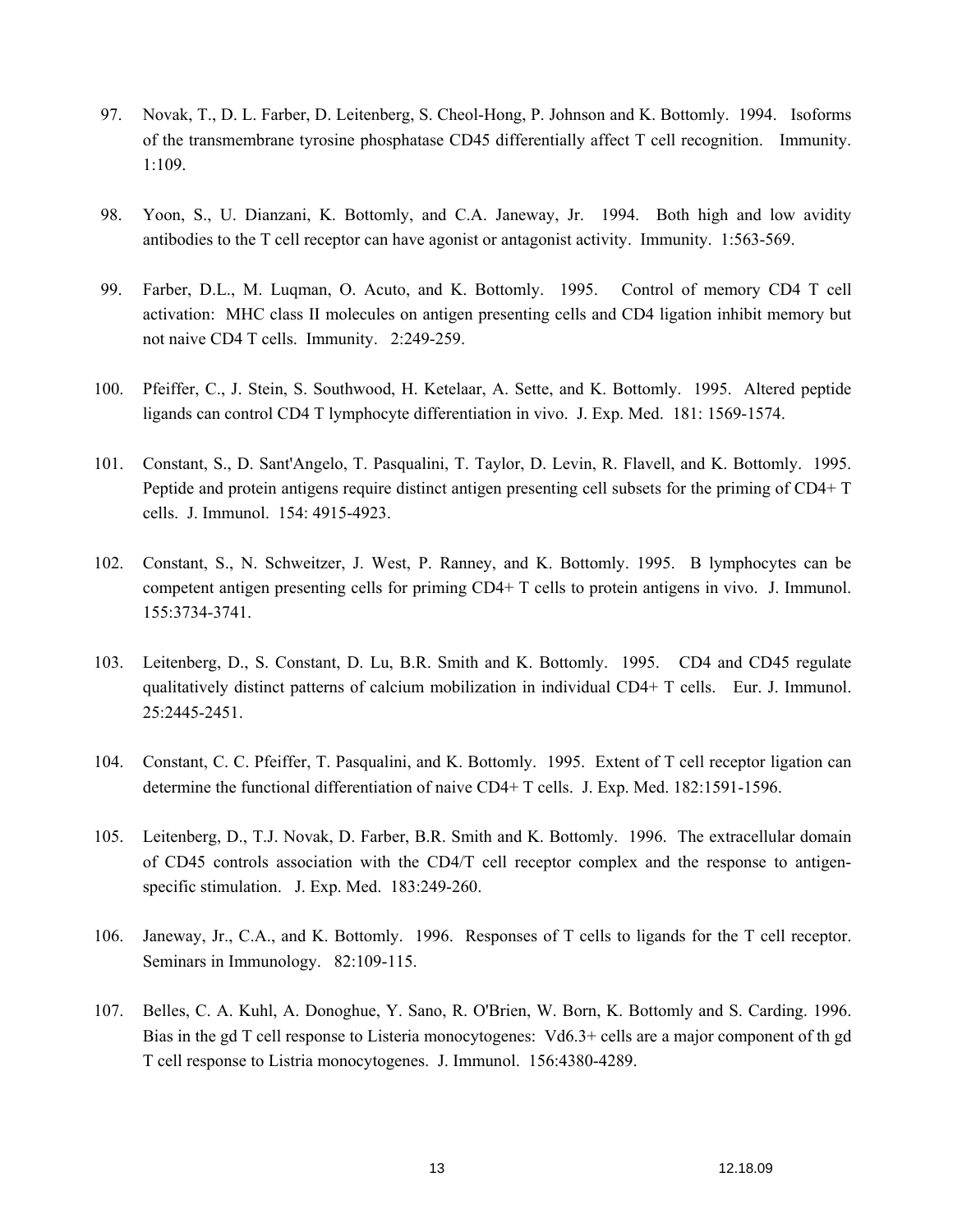- 108. Constant, S.L. and K. Bottomly. 1997. Induction of Th1 and Th2 CD4+ T cell responses: The alternative approaches. Ann. Rev. of Immunol. 15:297-322.
- 109. Nakamura, T., Y. Kamogawa, K. Bottomly and R. Flavell. 1997. Polarization of IL-4 and IFNgamma producing CD4 T cells following activation of naive CD4 T cells. J. Immunol. 158: 1085-1094.
- 110. Nakamura, T., R.K. Lee, S. Nam, B.K. Al-Ramadi, K. Koni, K.Bottomly, E.Podack, and R.A. Flavell. 1997. Reciprocal regulation of CD30 expression on CD4+ T cells by IL-4 and IFN gamma. J. Immunol. 158: 2090-2098.
- 111. Nakamura, T., R.K. Lee, S.Y. Nam, E.R. Podack, K. Bottomly, and R.A. Flavell. 1997. The role of IL4 and IFN gamma in stabilizing the Th1 and Th2 phenotype. J. Immunol. 158: 2648-2653.
- 112. Tao, X., C. Grant, S. Constant, and K. Bottomly. 1997. Induction of IL-4 producing CD4+ T cells by antigenic peptides altered for T cell receptor binding. J. Immunol. 158: 4237-4244.
- 113. Farber, D.L, O. Acuto and K. Bottomly. 1997. Lack of ZAP-70 phosphorylation and association with CD3z in memory CD4 T cells. Eur. J. Immunol. 27: 2094-2101.
- 114. Metz, D. D. Farber, A. Brian and K. Bottomly. 1997. Regulation of memory CD4 T cell adhesion by CD4-MHC class II interaction. J. Immunol. 159: 2567-2573.
- 115. Zhang, D. H., L. Cohn, P. Ray, K. Bottomly, A. Ray. 1997. Transcription Factor GATA-3 is differentially expressed in murine Th1 and Th2 cells and controls Th2-specific expression of the interleukin-5 gene. J.Biol.Chem. 272: 21597-21603.
- 116. Cohn, L., R. Homer, A. Marinov, J. Rankin, and K. Bottomly. 1997. Airway mucus production by Th2 cells: IL-4 is critical for cell recruitment but not for induction of mucus. J. Exp. Med. 186: 1737-1747.
- 117. Tao, X., S. Constant, and K. Bottomly. 1997. Strength of TCR Signal determines the costimulatory requirements for Th1 and Th2 CD4+ T cell differentiation. J. Immunol. 159: 5956-5963.
- 118. Boutin, Y., D. Leitenberg, X. Tao, and K. Bottomly. 1997. Distinct biochemical signals characterize agonist-and altered peptide ligand-induced differentiation of naïve CD4+T cells into Th1 and Th2 subsets. J. Immunol. 159: 5802-5809.
- 119. Janeway, Jr., C.A., A. Kupfer, C. Viret, T. Boursalian, J. Goverman, K. Bottomly, D. Sant'Angelo. 1998. T-cell development, survival, and signalling. A new concept of the role of self-peptide: self-MHC complexes. The Immunologist. 6: 5-12.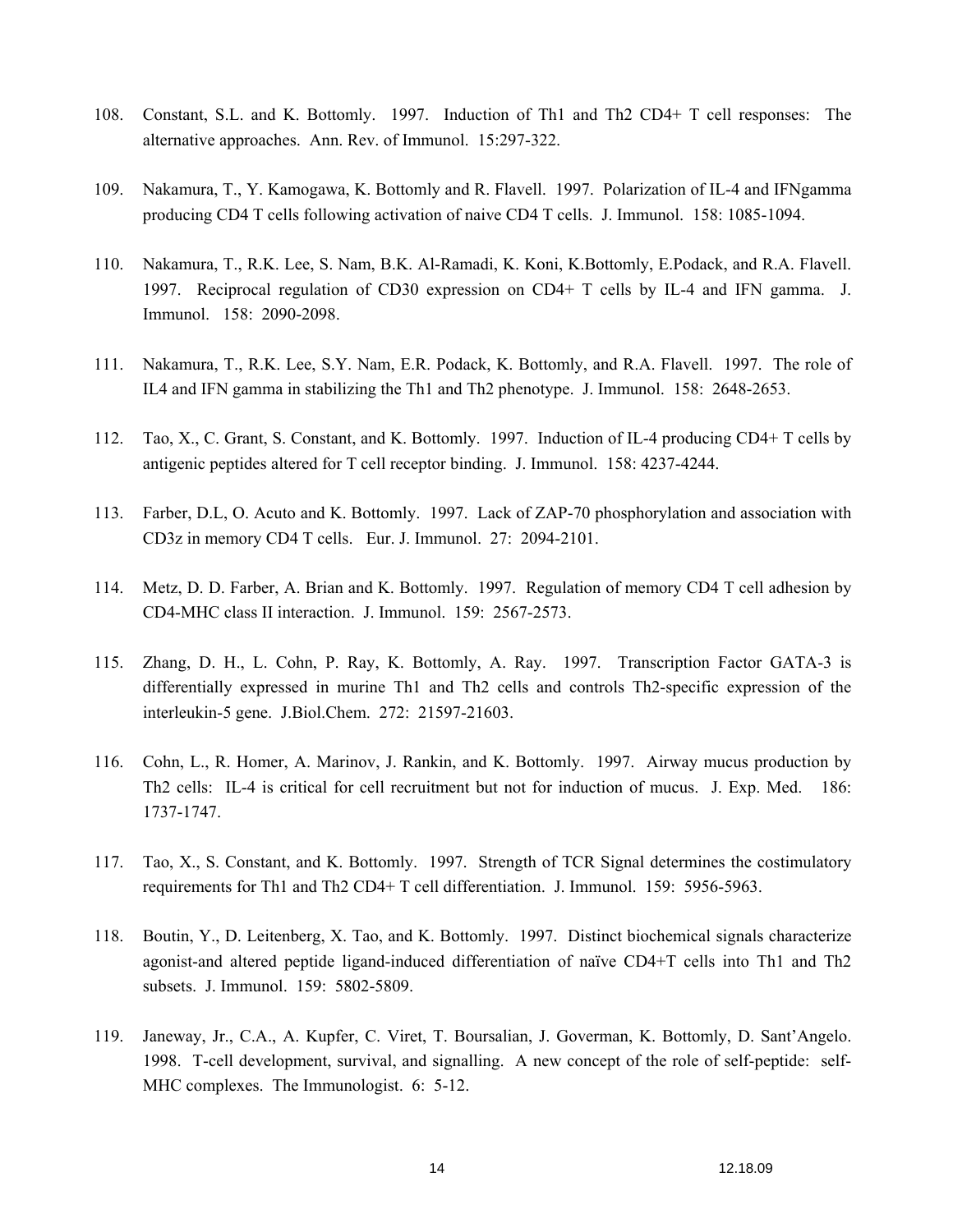- 120. Leitenberg, D., Y. Boutin, S. Constant and K. Bottomly. 1998. CD4 regulation of TCR signaling and T cell differentiation following stimulation with peptides of different affinities for the TCR. J. Immunol. 161: 1194-1203.
- 121. Cohn, L., J. S. Tepper, and K. Bottomly. 1998. IL-4 independent induction of airway hyperresponsiveness by Th2, but not Th1 cells. J. Immunol. 161: 3813-3816.
- 122. Metz, D.P., D.L. Farber, T. Taylor, and K. Bottomly. 1998. Differential role of CTLA-4 in regulation of resting memory versus naive CD4 T cell activation. J. Immunol. 161: 5855-5861.
- 123. Welte, T., D. Leitenberg, B. N. Dittel, B. K. al-Ramadi, B. Xie, Y. E. Chin, K. Bottomly, A. L. M. Bothwell, C. A. Janeway, Jr., and X-F. Fu. 1999. STAT5 interacting with the T-cell receptor complex and mediating T-cell proliferation. Science. 283: 222-225.
- 124. Welte, T., D. Leitenberg, B. N. Dittel, B. K. al-Ramadi, W.R. Hansen, B. Xie, C.A. Janeway, Jr., A. Bothwell, K. Bottomly and X-F. Fu. 1999. The PTK-STAT signaling pathway has essential roles in Tcell activation in response to antigen stimulation. Cold Spring Harb. Symp. Quant. Biol. 64: 291-302.
- 125. Boursalian, T. E., and K. Bottomly. 1999. Stability of naïve and memory phenotypes on resting CD4 T cells in vivo. J Immunol. 162: 9-16.
- 126. Bottomly, K. 1999. T cells and dendritic cells get intimate. Science. 283: 1124-1125.
- 127. Cohn, L., R. J. Homer, H. MacLeod, and K. Bottomly. 1999. Th2 induced airway mucus production is dependent on IL-4Rα, but not on eosinophils. J. Immunol. 162: 6178-6183.
- 128. Boursalian, T. E. and K. Bottomly. 1999. Survival of naïve CD4 T cells: the role of restricting vs. selecting MHC Class II and cytokine milieu. J. Immunol. 3795-3801.
- 129. Metz, D.P. and K. Bottomly. 1999. Function and regulation of memory CD4 T cells. Immunol. Res. 19 (2-3):127-141.
- 130. Leitenberg, D. and K. Bottomly. 1999. Regulation of naïve T cell differentiation by varying the potency of TCR signal transduction. Seminars in Immunol. 11 (4): 283-292.
- 131. Leitenberg, D., Y. Boutin, and K. Bottomly. 1999. Biochemical association of CD45 with the T cell receptor complex: Regulation by CD45 isoform and during T cell activation. Immunity. 10: 701-711.
- 132. Cohn, L., R.J. Homer, N. Niu and Kim Bottomly. 1999. T helper 1 cells and interferon ∂ regulate allergic airway inflammation and mucus production. J. Exp. Med. 190 (9): 1309-1317.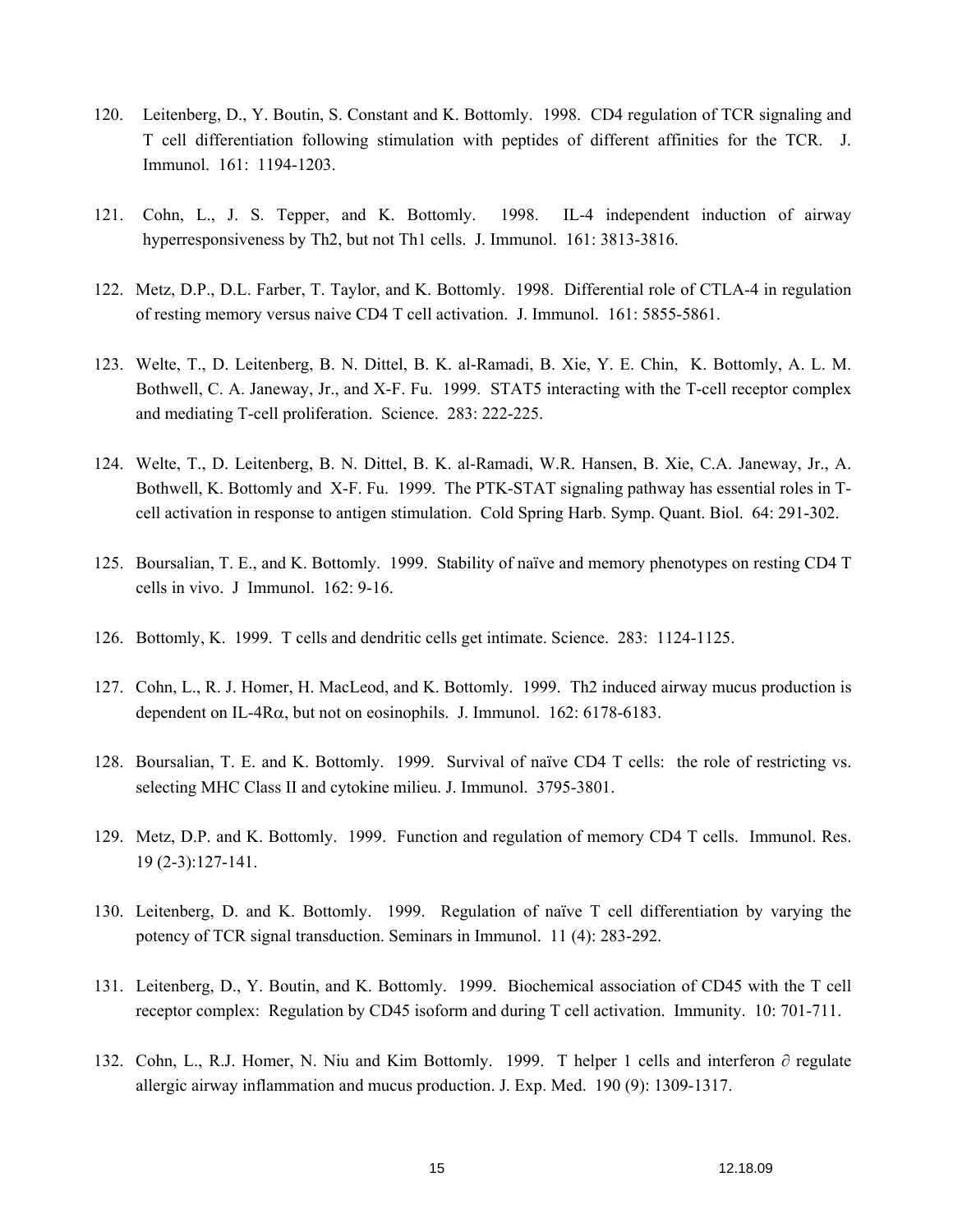- 133. Blander, J., D. Sant'Angelo, K. Bottomly, and C. Janeway. 2000. Alteration at a single amino acid residue in the T cell receptor d chain complementarity determining region 2 changes the differentiation of naïve CD4 T cells in response to antigen from T helper cell type 1 (Th1) to Th2. J. Exp. Med. 191 (12): 2065-2074.
- 134. Constant, S., K. Lee, and K. Bottomly. 2000. Site of antigen delivery can influence T cell priming: pulmonary environment promotes preferential Th2-type differentiation. Eur. J. Immunol. 30: 840- 847.
- 135. Herrick, C., H. MacLeod, E. Glusac, R. Tigelaar, and K. Bottomly. 2000. Th2 responses induced by epicutaneous versus inhalational protein exposure are differentially dependent on IL-4. J. Clin. Inv. 105 (6): 765-775.
- 136. Wisnewski, A., R. Srivastava, C. Herrick, L. Xu, R. Lemus, H. Cain, N. Magoski, M. Karol, K. Bottomly, and C. Redlich. 2000. Identification of human lung and skin proteins conjugated with diisocyanate in vitro and in vivo. Amer J Resp & Crit Care Med. 162: 2330-2336.
- 137. Czyzyk, J., D. Leitenberg, T. Taylor, and K. Bottomly. 2000. Combinatorial effect of TcR ligation and CD45 isoform expression on the signaling contribution of the small GTPases Ras and Rap1. Mol. Cell. Biol. 20 (23): 8740-8747.
- 138. Cohn, L., C. Herrick, N. Niu, R.J. Homer and K. Bottomly. 2001. IL-4 promotes airway eosinophilia by suppressing interferon g production: defining a novel role for interferon g in the regulation of allergic airway inflammation. J. Immunol. 166: 2760-2767.
- 139. Leitenberg, D., F. Balamuth and K. Bottomly. 2001. Changes in the T cell receptor macromolecular signaling complex and membrane microdomains during T cell development and activation. Seminars in Immunology. 13: 129-138.
- 140. Nikiforow, S., K. Bottomly and G. Miller. 2001. CD4+ T cell effectors inhibit Epstein-Barr virusinduced B cell proliferation. J. Virology. 75: 3740-3752.
- 141. Balamuth, F., D. Leitenberg, J. Unternaehrer, I. Mellman and K. Bottomly. 2002. Distinct patterns of membrane microdomain partitioning in Th1 and Th2 cells. Immunity. 15: 1-10.
- 142. Brogdon, J., D. Leitenberg, K. Bottomly. 2002. The potency of TCR signaling during priming regulates early IL-4 transcription by altering nuclear localization of NFAT family members. J. Immunol: 168: 3825-3832.
- 143. He, Xin, C. Janeway, M. Levine, E. Robinson, P. Hurlburt, C. Viret and K. Bottomly. 2002. T cells having two T cell receptors can and do benefit the immune system. Nature Immunol. 3: 127-134.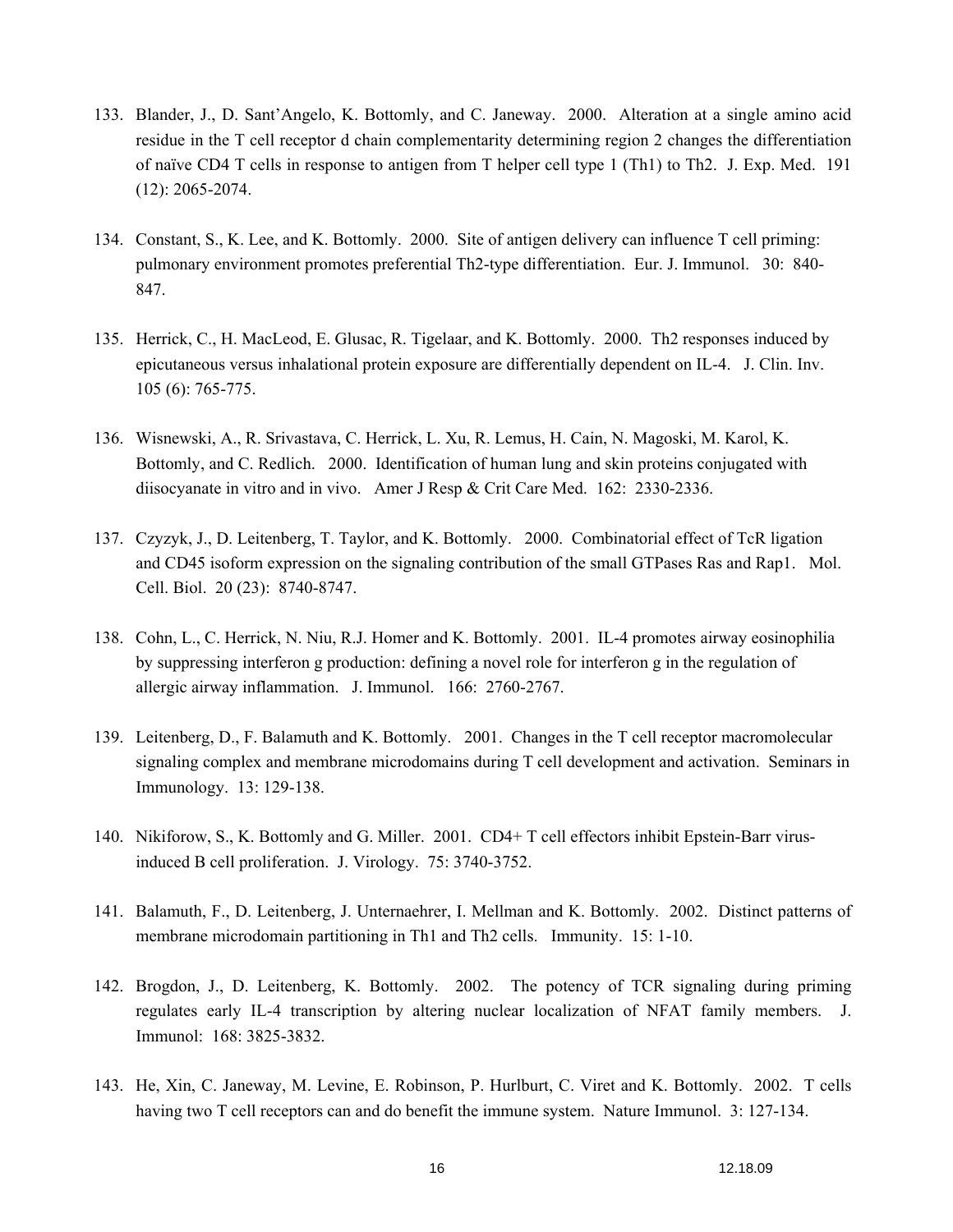- 144. Herrick, C., L. Xu, A. Wisnewski, J. Das, C. Redlich and K. Bottomly. 2002. A Novel Mouse Model of Diisocyanate Asthma Showing Allergic-type Inflammation in the Lung Following Inhaled Antigen Challenge. J. Allergy Clin. Immunol. 109: 873-878.
- 145. Eisenbarth, S., D. Piggott, J. Huleatt, I. Visintin, C. Herrick and K. Bottomly. 2002. Lipopolysaccharide-enhanced, toll-like receptor 4-dependent T helper cell type 2 responses to inhaled antigen. J. Exp. Med. 196: 1645-1651.
- 146. Constant, S., J. Brogdon, D. Piggott, C. Herrick, I. Visintin, N. Ruddle and K. Bottomly. 2002. Resident lung APC have the capacity to promote Th2 T cell differentiation in situ. J. Clin. Invest. 110: 1441-1448.
- 147. Holcombe, H., I. Mellman, C.A. Janeway, K. Bottomly and B.N. Dittel. 2002. The immunosuppresessive agent 15-deoxyspergualin functions by inhibiting of progression and cytokine production following naïve T cell activation. J. Immunol. 169: 4982-9.
- 148. Jorritsma, P., J. Brogdon and K. Bottomly. 2003. Role of TCR-Induced erk activation in the regulation of early IL-4 expression in naïve CD4+ T cells. J. Immunol. 170: 2427-2434.
- 149. Herrick, C., J. Das, L. Xu, A. Wisnewski, C. Redlich and K. Bottomly. 2003. Differential roles for CD4 and CD8 T cells following diisocyanate sensitization: Genetic control of Th2-induced lung inflammation. J. Allergy Clin. Immunol. 111 (5): 1087-94.
- 150. Herrick, C., L. Xu, A. McKenzie, R. Tigelaar and K. Bottomly. 2003. IL-13 is necessary, not simply sufficient, for epicutaneously induced Th2 responses to soluble protein antigen. J. Immunol. 170: 2488-2495.
- 151. Wisnewski, A., C. Herrick, Q. Liu, K. Bottomly and C. Redlich. 2003. Human g/d T cell proliferation and IFN-g production induced by hexamethylene diisocyanate. J. Allergy Clin. Immunol. 112: (3): 538-546.
- 152. Das, G., Augustine, M.M., Das J., Bottomly, K., Ray, P. and Ray, A. 2003. An important regulatory role for CD4+ CD8 alpha alpha T cells in the intestinal layer in the prevention of inflammatory bowel disease. Proc. Natl. Aca. Sci. 100: (9): 5324-9.
- 153. Czyzyk, J., J. Brogdon, A. Badou, P.Preston Hurlburt, R. Flavell and K. Bottomly. 2003. Activation of CD4 T cells by Raf-independent effectors of Ras. Proc. Natl. Aca. Sci. 100: (10): 6003-8.
- 154. Herrick, C., Bottomly, K. 2003. To respond or not to respond: T cells in allergic airway inflammation. Nature Rev. Immunol. 3: 405-412.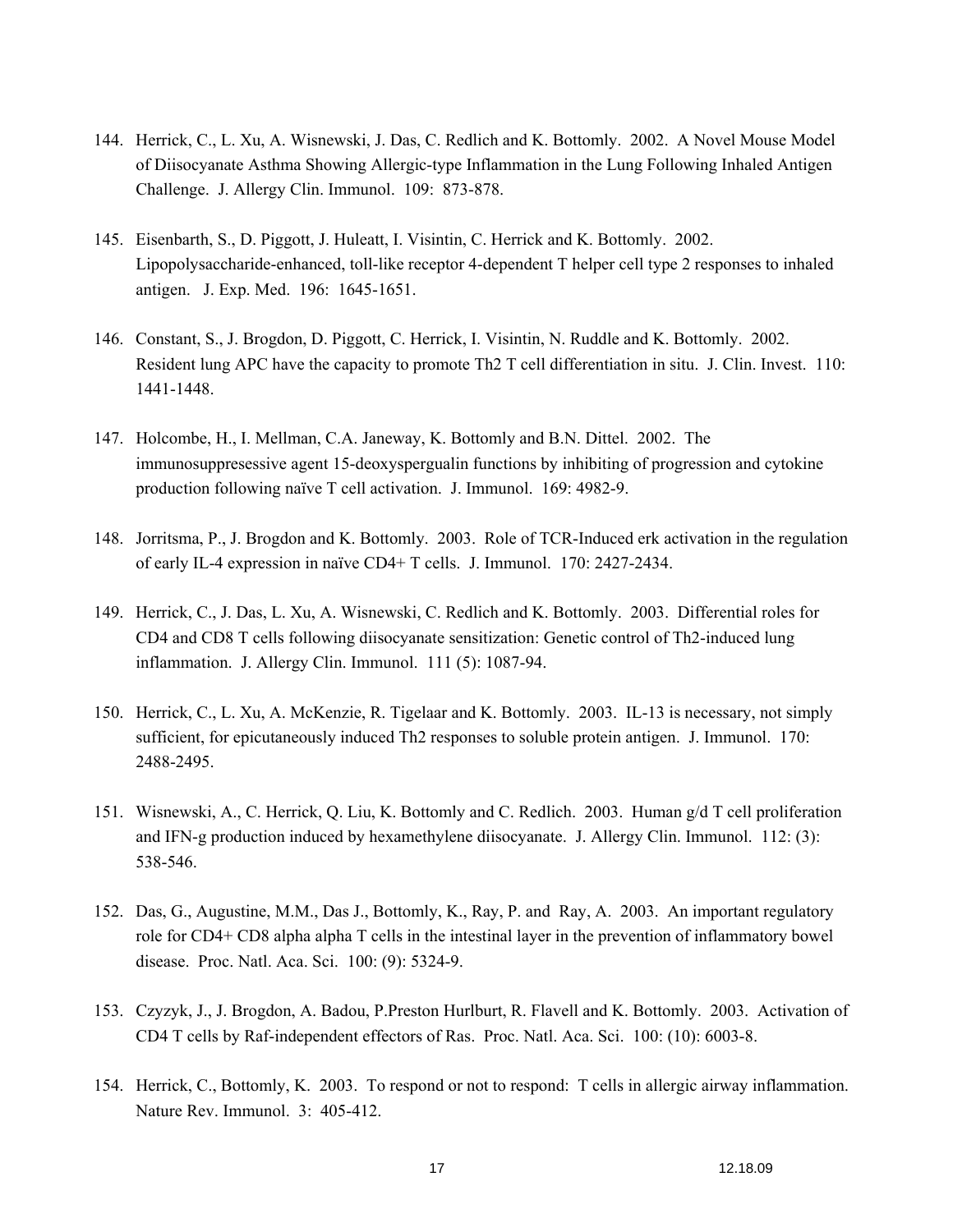- 155. Li, Xiu-Min, K. Srivastava, J. Huleatt, K. Bottomly, A.W. Burks and H. Sampson. 2003. Engineered recombinant peanut protein and heat-killed listeria monocytogenes co-administration protects against peanut-induced anaphylaxis in a murine model. J. Immunol. 170: 3289-3295.
- 156. Huleatt, J., J. Cresswell, K. Bottomly and I.N. Crispe. 2003. P27 regulates the cell cycle arrest and survival of activated T lymphocytes in response to interleukin-2 withdrawal. Immunology. 108: 493- 501.
- 157. Eisenbarth, S., D. Piggott and K. Bottomly. 2003. The master regulators of allergic inflammation: dendritic cells in Th2 sensitization. Curr. Opin. Immunol. 15(6): 620-626.
- 158. Nikiforow, S., K. Bottomly, G. Miller and C. Munz. 2003. Cytolytic CD4+ T cell clones reactive to EBNA 1 inhibit Epstein-Barr virus-induced B cell proliferation. J. Virol. 77(22): 12088-104.
- 159. Blander, J.M., Sant'Angelo, D.B., Metz, D., Kim, S.W., Flavell, R.A., Bottomly, K., Janeway CA Jr. 2003. A pool of central memory-like CD4 T cells contains effector memory precursors. J. Immunol. 170(6):2940-8
- 160. Eisenbarth, S., A. Zhadkevich, P. Ranney, C. Herrick and K. Bottomly. 2004. IL-4 dependent Th2 collateral priming to inhaled antigens independent of TLR4 and MyD88. J. Immunol. 172: 4527-4534.
- 161. Balamuth, F., J. Brogdon and K. Bottomly. 2004. CD4 raft association and signaling regulate molecular clustering at the immunological synapse site. J. Immunol. 172: 5887-5892.
- 162. Meyer zum Buschenfelde, J. Unternaehrer, I. Mellman and K. Bottomly. 2004. Regulated recruitment of MHC class II and costimulatory molecules to lipid rafts in dendritic cells. J. Immunol. 173:6119-24.
- 163. Eisenbarth, S., S. Cassel, and K. Bottomly. 2004. Understanding Asthma: Linking Innate and Adaptive Immunity. Curr. Opin. in Pediatrics. 115(2):459-467.
- 164. Piggott, D., S. Eisenbarth, J. Huleatt, C. Herrick and K. Bottomly. 2005. MyD88 dependent induction of allergic Th2 responses to inhaled antigen. J. Clin. Inv. 115(2):459-467.
- 165. Jackman, R. and K. Bottomly. 2007. CTLA-4 differentially regulates the immunological synapse in CD4 T cell subsets. J. Immunol. 178:5543-51.
- 166. Cook, D.N. and K. Bottomly. 2007. Innate immune control of pulmonary dentritic cell trafficing. Proc. Am. Thorac. Soc. 4:234-239.